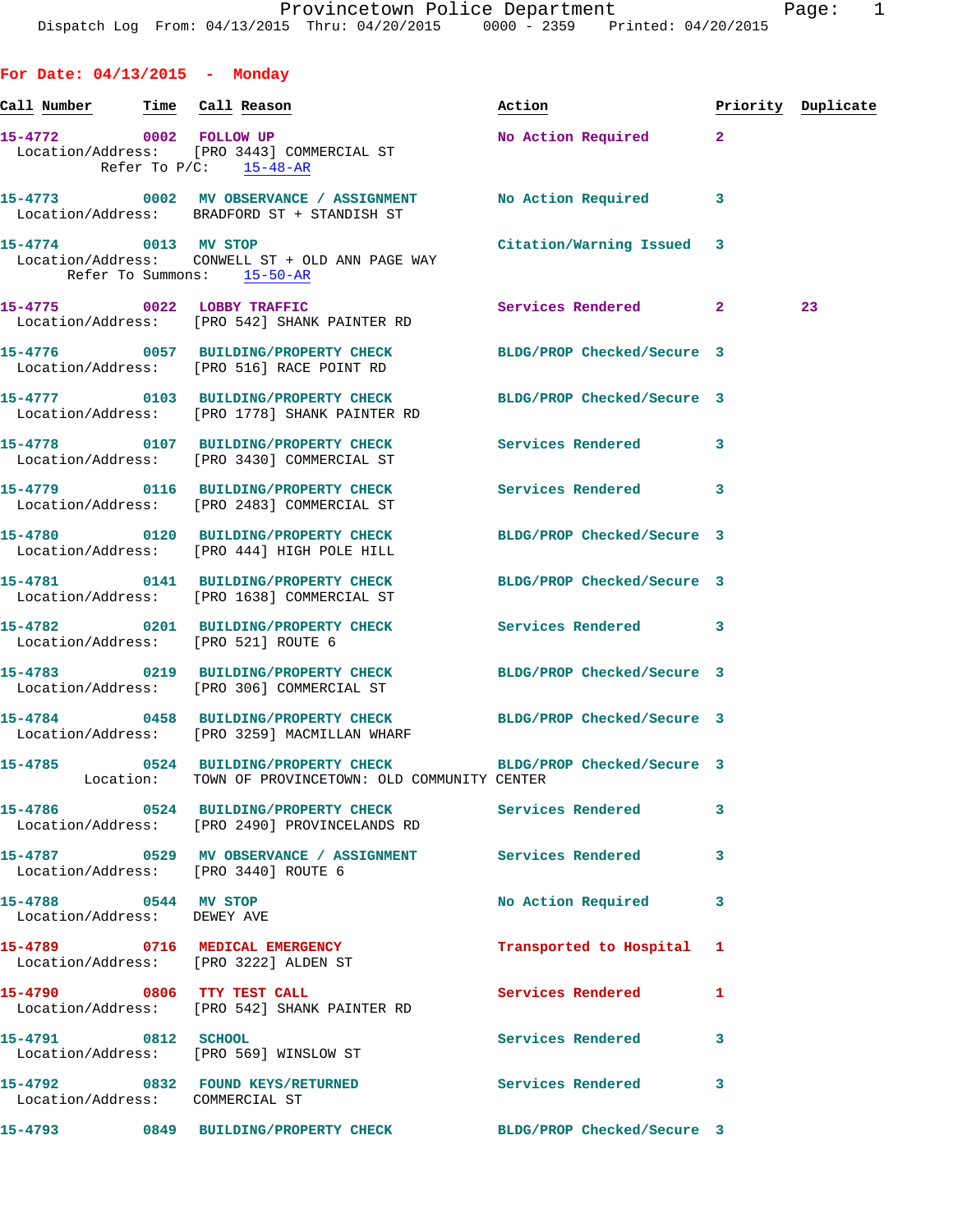|                                                                   | Provincetown Police Department<br>Dispatch Log From: 04/13/2015 Thru: 04/20/2015 0000 - 2359 Printed: 04/20/2015 |                           |                         |
|-------------------------------------------------------------------|------------------------------------------------------------------------------------------------------------------|---------------------------|-------------------------|
|                                                                   | Location/Address: [PRO 3259] MACMILLAN WHARF                                                                     |                           |                         |
|                                                                   | 15-4794 0857 ASSIST WITH DOGS<br>Location/Address: [PRO 3485] JEROME SMITH RD                                    | Services Rendered         | $\mathbf{2}$            |
| 15-4795 0931 PROPERTY DAMAGE                                      | Location/Address: [PRO 1559] CONANT ST                                                                           | <b>Services Rendered</b>  | 3                       |
| $15-4796$ 0956 D.O.T.                                             | Location/Address: [PRO 440] HARRY KEMP WAY                                                                       | Transported to Hospital 1 |                         |
| Location/Address: [PRO 3440] ROUTE 6                              | 15-4797 1001 MV OBSERVANCE / ASSIGNMENT Services Rendered                                                        |                           | $\overline{\mathbf{3}}$ |
| 15-4799 1009 MV STOP                                              | Location/Address: [PRO 2518] ROUTE 6                                                                             | <b>VERBAL WARNING</b>     | 3                       |
|                                                                   | 15-4800 1021 FOLLOW UP<br>Location/Address: [PRO 542] SHANK PAINTER RD                                           | <b>Services Rendered</b>  | $\mathbf{2}$            |
| Location/Address: [PRO 1780] JOHNSON ST                           | 15-4802 1103 BUILDING/PROPERTY CHECK BLDG/PROP Checked/Secure 3                                                  |                           |                         |
|                                                                   | 15-4801 1108 BUILDING/PROPERTY CHECK<br>Location/Address: [PRO 3430] COMMERCIAL ST                               | Services Rendered         | 3                       |
|                                                                   | 15-4803 1115 PARK, WALK & TALK<br>Location/Address: [PRO 105] COMMERCIAL ST                                      | Services Rendered         | $\overline{2}$          |
|                                                                   | 15-4804 1139 ASSIST CITIZEN/LTC<br>Location/Address: [PRO 542] SHANK PAINTER RD                                  | Services Rendered         | 3                       |
| Location/Address: [PRO 429] DYER ST                               | 15-4805 1200 UNRESPONSIVE FEMALE                                                                                 | Transported to Hospital 1 |                         |
| Location/Address: STANDISH ST                                     | 15-4807 1314 MEDICAL EMERGENCY                                                                                   | Services Rendered         | 1                       |
|                                                                   | 15-4809 1522 PARK, WALK & TALK<br>Location/Address: [PRO 285] COMMERCIAL ST                                      | Services Rendered         | $\mathbf{2}$            |
|                                                                   | 15-4810 1644 BUILDING/PROPERTY CHECK BLDG/PROP Checked/Secure 3<br>Location/Address: [PRO 2483] COMMERCIAL ST    |                           |                         |
| 15-4811 1651 DOG CARE                                             | Location/Address: [PRO 3485] JEROME SMITH RD                                                                     | Services Rendered         | $\mathbf{2}$            |
| Location/Address: [PRO 2539] RYDER ST                             | 15-4812 1655 BUILDING/PROPERTY CHECK BLDG/PROP Checked/Secure 3                                                  |                           |                         |
| 15-4814 1747 DRONE RUN                                            | Location/Address: [PRO 3259] MACMILLAN WHARF                                                                     | Services Rendered 2       |                         |
|                                                                   | 15-4815 1820 BUILDING/PROPERTY CHECK BLDG/PROP Checked/Secure 3<br>Location/Address: [PRO 175] COMMERCIAL ST     |                           |                         |
|                                                                   | 15-4816 1831 BUILDING/PROPERTY CHECK BLDG/PROP Checked/Secure 3<br>Location/Address: [PRO 519] RACE POINT RD     |                           |                         |
|                                                                   | 15-4818 1934 MV COMPLAINT<br>Location/Address: [PRO 2490] PROVINCELANDS RD                                       | Taken/Referred to Other 2 |                         |
| Location/Address: [PRO 2521] ROUTE 6                              | 15-4819 2107 MV OBSERVANCE / ASSIGNMENT Services Rendered                                                        |                           | 3                       |
| 15-4820 2118 VERBAL SPEED<br>Location/Address: [PRO 2513] ROUTE 6 |                                                                                                                  | <b>VERBAL WARNING</b>     | 3                       |
| Location/Address: [PRO 595] BRADFORD ST                           | 15-4821 2125 MV OBSERVANCE / ASSIGNMENT Services Rendered                                                        |                           | 3                       |

Page: 2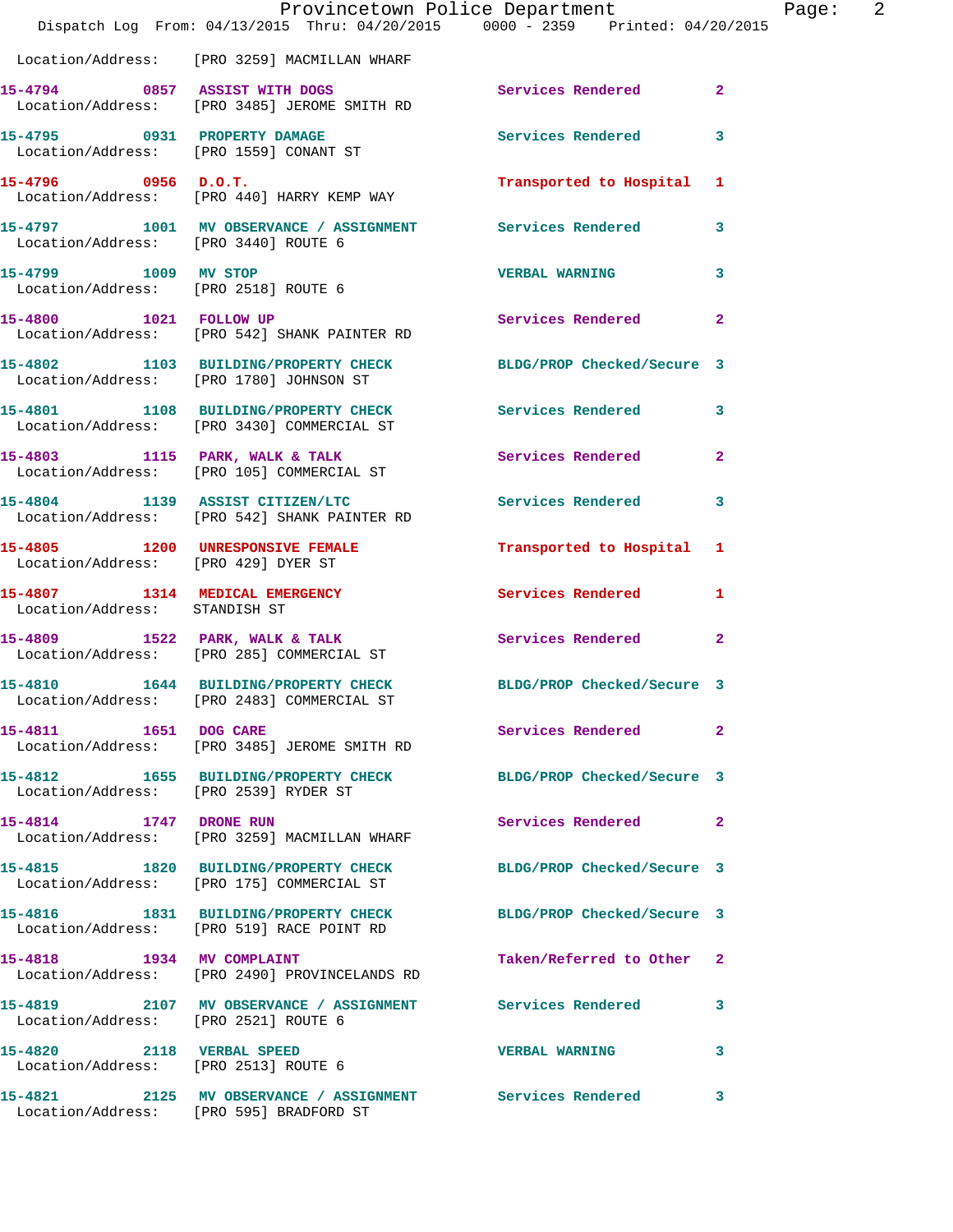|                                  |                                                                                                                     | Provincetown Police Department |   | Page: 3 |  |
|----------------------------------|---------------------------------------------------------------------------------------------------------------------|--------------------------------|---|---------|--|
|                                  | Dispatch Log From: 04/13/2015 Thru: 04/20/2015 0000 - 2359 Printed: 04/20/2015                                      |                                |   |         |  |
|                                  | 15-4823 2311 BUILDING/PROPERTY CHECK BLDG/PROP Checked/Secure 3<br>Location/Address: [PRO 569] WINSLOW ST           |                                |   |         |  |
|                                  | 15-4824 2325 BUILDING/PROPERTY CHECK BLDG/PROP Checked/Secure 3<br>Location/Address: [PRO 175] COMMERCIAL ST        |                                |   |         |  |
|                                  | 15-4825 2329 ASSIST CITIZEN<br>Location/Address: [PRO 2227] BRADFORD ST                                             | Services Rendered 3            |   |         |  |
|                                  | 15-4826 2355 BUILDING/PROPERTY CHECK BLDG/PROP Checked/Secure 3<br>Location/Address: [PRO 1886] BRADFORD ST         |                                |   |         |  |
| For Date: $04/14/2015$ - Tuesday |                                                                                                                     |                                |   |         |  |
|                                  | 15-4817 0000 INFO SERVICES - LOBBY<br>Location/Address: [PRO 542] SHANK PAINTER RD                                  | Services Rendered 2            |   | 33      |  |
|                                  | 15-4828 0052 BUILDING/PROPERTY CHECK<br>Location/Address: [PRO 182] COMMERCIAL ST                                   | BLDG/PROP Checked/Secure 3     |   |         |  |
|                                  | 15-4829 0100 BUILDING/PROPERTY CHECK<br>Location/Address: [PRO 2206] COMMERCIAL ST                                  | BLDG/PROP Checked/Secure 3     |   |         |  |
|                                  | 15-4830 0107 MV OBSERVANCE / ASSIGNMENT<br>Location/Address: [PRO 2577] BRADFORD ST                                 | No Action Required 3           |   |         |  |
|                                  | 15-4831 0109 MV OBSERVANCE / ASSIGNMENT Services Rendered 3<br>Location/Address: [PRO 43] BRADFORD ST               |                                |   |         |  |
|                                  | 15-4832 0155 BUILDING/PROPERTY CHECK BLDG/PROP Checked/Secure 3<br>Location/Address: [PRO 1638] COMMERCIAL ST       |                                |   |         |  |
|                                  | 15-4833 0155 BUILDING/PROPERTY CHECK<br>Location/Address: [PRO 554] TREMONT ST                                      | BLDG/PROP Checked/Secure 3     |   |         |  |
|                                  | 15-4834 0252 BUILDING/PROPERTY CHECK BLDG/PROP Checked/Secure 3<br>Location/Address: [PRO 488] MAYFLOWER AVE        |                                |   |         |  |
|                                  | 15-4835 0326 BUILDING/PROPERTY CHECK<br>Location/Address: [PRO 2490] PROVINCELANDS RD                               | BLDG/PROP Checked/Secure 3     |   |         |  |
|                                  | 15-4836 0507 BUILDING/PROPERTY CHECK<br>Location/Address: [PRO 564] BAYBERRY AVE                                    | Services Rendered 3            |   |         |  |
|                                  | 15-4837 0520 BUILDING/PROPERTY CHECK BLDG/PROP Checked/Secure 3<br>Location/Address: [PRO 1989] COMMERCIAL ST       |                                |   |         |  |
|                                  | 15-4838 0528 MV OBSERVANCE / ASSIGNMENT Services Rendered 3<br>Location/Address: SHANK PAINTER RD + JEROME SMITH RD |                                |   |         |  |
|                                  | 15-4839 0602 BUILDING/PROPERTY CHECK Services Rendered<br>Location/Address: [PRO 433] RYDER ST EXT                  |                                | 3 |         |  |
|                                  | 15-4840 0726 BUILDING/PROPERTY CHECK BLDG/PROP Checked/Secure 3<br>Location/Address: [PRO 447] JEROME SMITH RD      |                                |   |         |  |
| 15-4841 0812 SCHOOL              | Location/Address: [PRO 569] WINSLOW ST                                                                              | Services Rendered 3            |   |         |  |
|                                  | 15-4842 0835 PET CARE ASSIST<br>Location/Address: [PRO 3485] JEROME SMITH RD                                        | Services Rendered 2            |   |         |  |
|                                  | 15-4843 0859 ASSIST CITIZEN<br>Location/Address: [PRO 542] SHANK PAINTER RD                                         | Services Rendered 3            |   |         |  |
|                                  | 15-4844 0907 LIFT ASSIST<br>Location/Address: [PRO 1513] BRADFORD ST                                                | Services Rendered 1            |   |         |  |
| Location/Address: PEARL ST       | 15-4845 0912 MEDICAL EMERGENCY                                                                                      | Transported to Hospital 1      |   |         |  |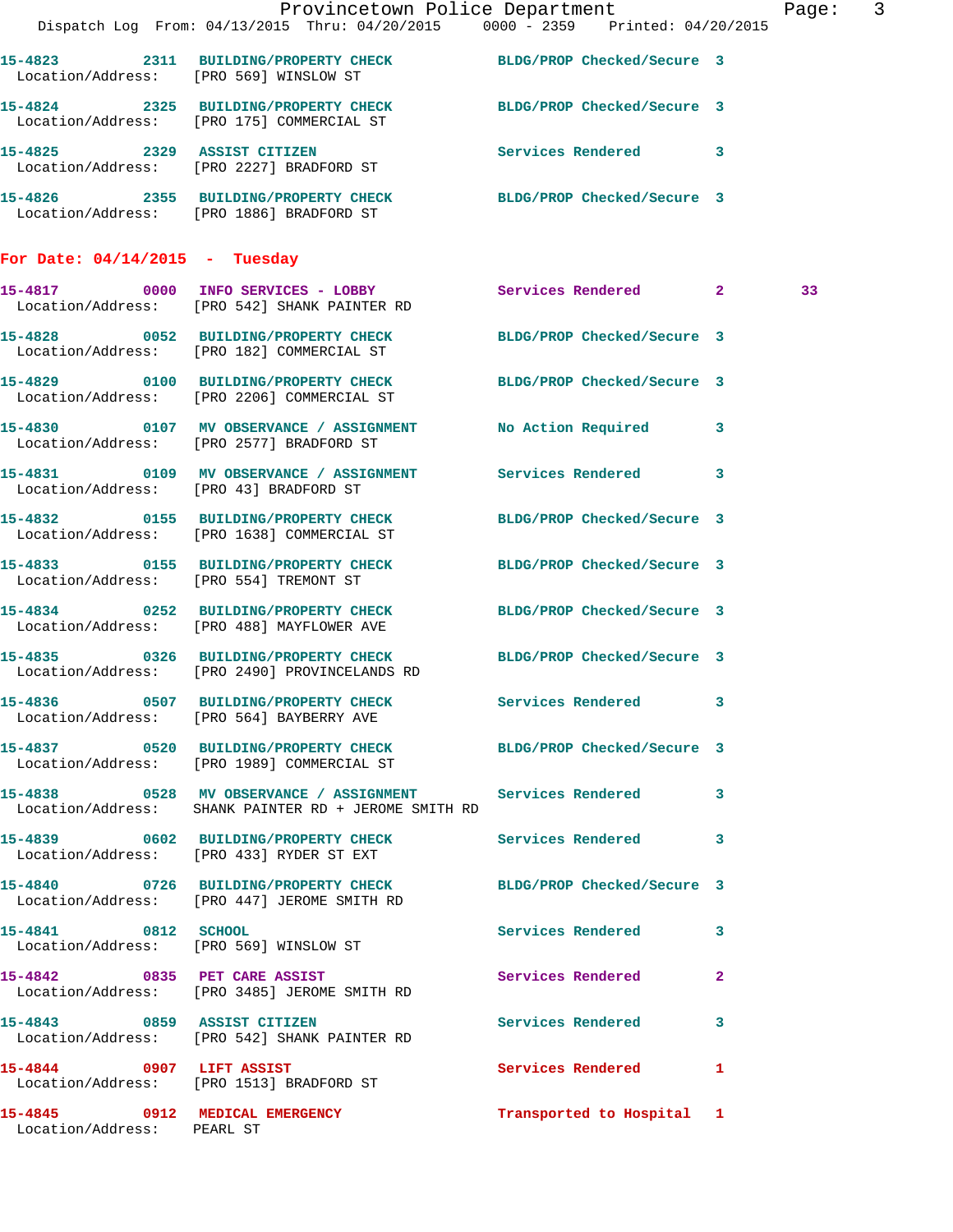|                                                                        | 15-4847 0929 BUILDING/PROPERTY CHECK BLDG/PROP Checked/Secure 3<br>Location/Address: [PRO 3317] CEMETERY RD     |                       |              |   |
|------------------------------------------------------------------------|-----------------------------------------------------------------------------------------------------------------|-----------------------|--------------|---|
|                                                                        | 15-4848 0930 BUILDING/PROPERTY CHECK BLDG/PROP Checked/Secure 3<br>Location/Address: [PRO 3318] CEMETERY RD     |                       |              |   |
| Location/Address: BRADFORD ST                                          | 15-4849 0950 BUILDING/PROPERTY CHECK BLDG/PROP Checked/Secure 3                                                 |                       |              |   |
| 15-4850 1000 MV STOP                                                   | Location/Address: [PRO 536] SHANK PAINTER RD                                                                    | <b>VERBAL WARNING</b> | 3            |   |
|                                                                        | 15-4851 1027 MV OBSERVANCE / ASSIGNMENT Services Rendered<br>Location/Address: WINTHROP ST + BRADFORD ST        |                       | 3            |   |
| Location/Address: [PRO 571] ALDEN ST                                   | 15-4852 1043 BUILDING/PROPERTY CHECK BLDG/PROP Checked/Secure 3                                                 |                       |              |   |
| 15-4853 1057 MV STOP                                                   | Location/Address: BRADFORD ST + ATLANTIC AVE                                                                    | <b>VERBAL WARNING</b> | 3            |   |
|                                                                        | 15-4854 1218 BUILDING/PROPERTY CHECK BLDG/PROP Checked/Secure 3<br>Location/Address: [PRO 1780] JOHNSON ST      |                       |              |   |
| Location/Address: [PRO 3440] ROUTE 6                                   | 15-4855 1238 MV OBSERVANCE / ASSIGNMENT Services Rendered                                                       |                       | 3            |   |
|                                                                        | 15-4863 1300 THREATS<br>Location/Address: [PRO 542] SHANK PAINTER RD                                            | SPOKEN TO             | $\mathbf{2}$ |   |
| 15-4856 1308 MV STOP                                                   | Location/Address: [PRO 395] COMMERCIAL ST                                                                       | <b>VERBAL WARNING</b> | 3            |   |
|                                                                        | 15-4857 1336 ASSIST AGENCY / WELLFLEET PD Services Rendered<br>Location: [WEL] ROUTE 6 EAST                     |                       | 3            |   |
| 15-4858 1348 MV COMPLAINT                                              | Location/Address: TREMONT ST + WEST VINE ST                                                                     | Services Rendered     | $\mathbf{2}$ |   |
|                                                                        | 15-4859 1350 PARK, WALK & TALK<br>Location/Address: [PRO 2483] COMMERCIAL ST                                    | Services Rendered     | $\mathbf{2}$ |   |
| 15-4860 1358 PET CARE ASSIST<br>Location/Address: [PRO 451] JOHNSON ST |                                                                                                                 | Services Rendered     | $\mathbf{2}$ |   |
|                                                                        | 15-4861 1434 PET CARE ASSIST<br>Location/Address: [PRO 3485] JEROME SMITH RD                                    | Services Rendered     | 2            |   |
| 15-4862 1544 JACKET DAMAGED                                            | Location/Address: [PRO 1952] COMMERCIAL ST                                                                      | SPOKEN TO             | 3            |   |
| Location/Address: [PRO 2513] ROUTE 6                                   | 15-4865 1614 MV OBSERVANCE / ASSIGNMENT No Action Required                                                      |                       | 3            |   |
|                                                                        | 15-4866 1646 BUILDING/PROPERTY CHECK BLDG/PROP Checked/Secure 3<br>Location/Address: [PRO 2898] JEROME SMITH RD |                       |              |   |
| 15-4867 1714 DOG CARE                                                  | Location/Address: [PRO 3485] JEROME SMITH RD                                                                    | Services Rendered     | $\mathbf{2}$ |   |
| 15-4868 1813 911 OPEN LINE                                             | Location/Address: [PRO 1266] NELSON AVE                                                                         | Could Not Locate      | 1.           | 3 |
| 15-4869 1954 COMPLAINT                                                 | Location/Address: [PRO 3222] ALDEN ST                                                                           | SPOKEN TO             | 3            |   |
| Location/Address: [PRO 3287] ROUTE 6                                   | 15-4871 2037 BUILDING/PROPERTY CHECK BLDG/PROP Checked/Secure 3                                                 |                       |              |   |
|                                                                        | 15-4872 2134 BUILDING/PROPERTY CHECK BLDG/PROP Checked/Secure 3                                                 |                       |              |   |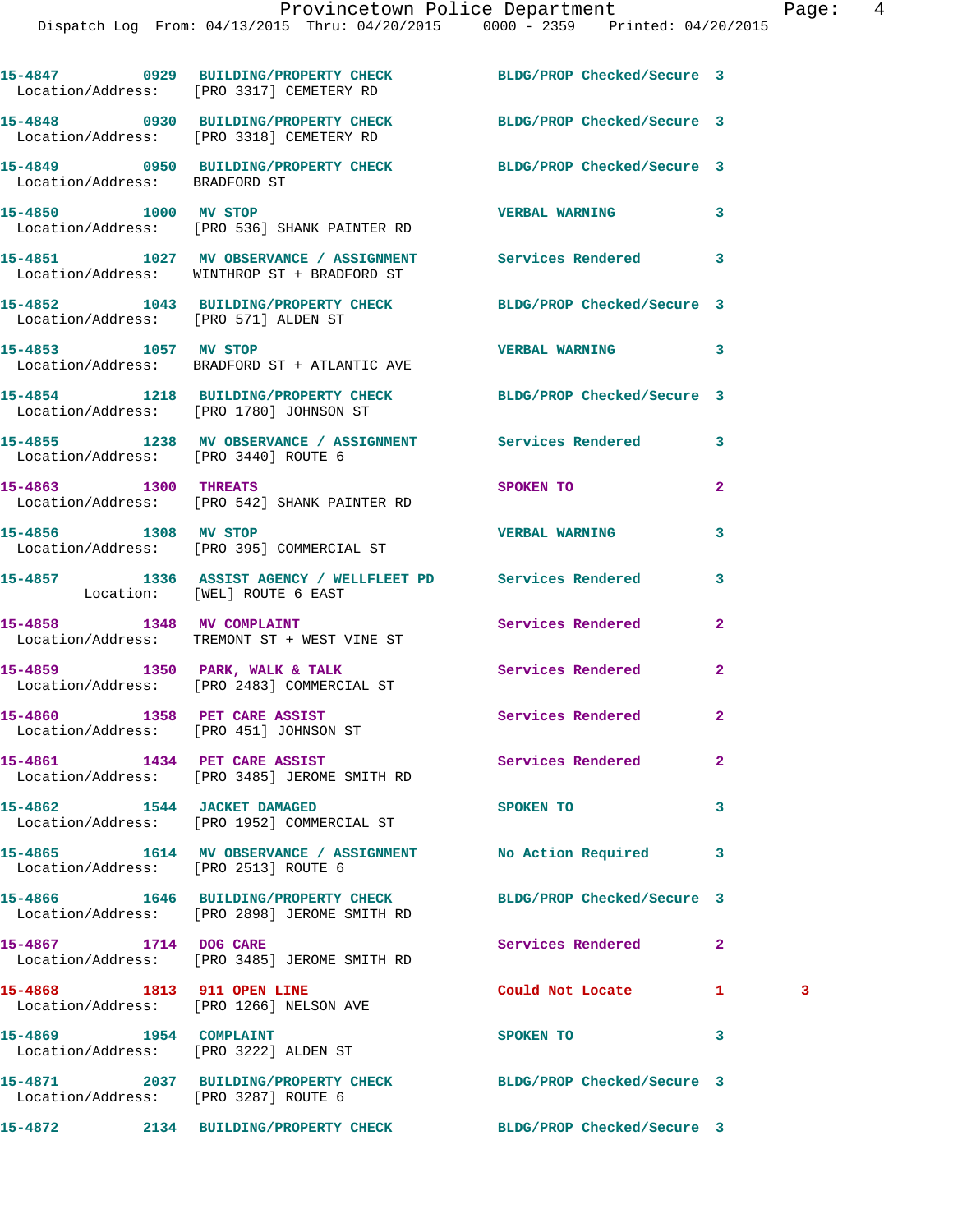|                                       |                                                                                                                  | Provincetown Police Department<br>Dispatch Log From: 04/13/2015 Thru: 04/20/2015 0000 - 2359 Printed: 04/20/2015 | Page: 5 |
|---------------------------------------|------------------------------------------------------------------------------------------------------------------|------------------------------------------------------------------------------------------------------------------|---------|
|                                       |                                                                                                                  |                                                                                                                  |         |
|                                       | Location/Address: [PRO 182] COMMERCIAL ST                                                                        |                                                                                                                  |         |
|                                       | 15-4873 2306 MEDICAL EMERGENCY/LIFT 7 Transported to Hospital 1<br>Location/Address: [PRO 1513] BRADFORD ST      |                                                                                                                  |         |
|                                       | 15-4874 2319 BUILDING/PROPERTY CHECK<br>Location/Address: [PRO 2194] COMMERCIAL ST                               | BLDG/PROP Checked/Secure 3                                                                                       |         |
|                                       | 15-4875 2329 MV OBSERVANCE / ASSIGNMENT Services Rendered 3<br>Location/Address: BRADFORD ST + CENTRAL ST        |                                                                                                                  |         |
| For Date: $04/15/2015$ - Wednesday    |                                                                                                                  |                                                                                                                  |         |
|                                       | 15-4877 0008 BUILDING/PROPERTY CHECK BLDG/PROP Checked/Secure 3<br>Location/Address: [PRO 2483] COMMERCIAL ST    |                                                                                                                  |         |
|                                       | 15-4878 0027 BUILDING/PROPERTY CHECK BLDG/PROP Checked/Secure 3<br>Location/Address: [PRO 447] JEROME SMITH RD   |                                                                                                                  |         |
|                                       | 15-4880 0035 BUILDING/PROPERTY CHECK Services Rendered 3<br>Location/Address: [PRO 433] RYDER ST EXT             |                                                                                                                  |         |
|                                       | 15-4879 0037 MV OBSERVANCE / ASSIGNMENT<br>Location/Address: HOWLAND ST + BRADFORD ST                            | No Action Required 3                                                                                             |         |
|                                       | 15-4881 0053 BUILDING/PROPERTY CHECK<br>Location/Address: [PRO 440] HARRY KEMP WAY                               | BLDG/PROP Checked/Secure 3                                                                                       |         |
|                                       | 15-4882 0102 MV OBSERVANCE / ASSIGNMENT Services Rendered 3<br>Location/Address: RYDER ST + BRADFORD ST          |                                                                                                                  |         |
|                                       | 15-4883 0116 BUILDING/PROPERTY CHECK<br>Location/Address: [PRO 3430] COMMERCIAL ST                               | BLDG/PROP Checked/Secure 3                                                                                       |         |
| Location/Address: [PRO 512] PRINCE ST | 15-4884 0143 BUILDING/PROPERTY CHECK BLDG/PROP Checked/Secure 3                                                  |                                                                                                                  |         |
| 15-4885 0206 LOBBY TRAFFIC            | Location/Address: [PRO 542] SHANK PAINTER RD                                                                     | Services Rendered 2                                                                                              | 37      |
|                                       | 15-4886 0228 BUILDING/PROPERTY CHECK BLDG/PROP Checked/Secure 3<br>Location/Address: [PRO 306] COMMERCIAL ST     |                                                                                                                  |         |
|                                       | 15-4887 0256 BUILDING/PROPERTY CHECK BLDG/PROP Checked/Secure 3<br>Location/Address: [PRO 525] COMMERCIAL ST     |                                                                                                                  |         |
|                                       | 15-4888 0353 BUILDING/PROPERTY CHECK BLDG/PROP Checked/Secure 3<br>Location/Address: [PRO 1778] SHANK PAINTER RD |                                                                                                                  |         |
|                                       | 15-4889 0515 BUILDING/PROPERTY CHECK BLDG/PROP Checked/Secure 3<br>Location/Address: [PRO 175] COMMERCIAL ST     |                                                                                                                  |         |
|                                       | 15-4891 0524 FOLLOW UP<br>Location/Address: [PRO 1346] COMMERCIAL ST                                             | SPOKEN TO<br>$\mathbf{2}$                                                                                        |         |
|                                       | 15-4890 0535 BUILDING/PROPERTY CHECK Services Rendered 3<br>Location/Address: [PRO 106] COMMERCIAL ST            |                                                                                                                  |         |
|                                       | 15-4892 0659 BUILDING/PROPERTY CHECK BLDG/PROP Checked/Secure 3<br>Location/Address: [PRO 447] JEROME SMITH RD   |                                                                                                                  |         |
|                                       | 15-4893 0743 PARK, WALK & TALK<br>Location/Address: [PRO 3296] SHANK PAINTER RD                                  | <b>Services Rendered</b><br>$\mathbf{2}$                                                                         |         |
|                                       | 15-4894 0808 PARK, WALK & TALK<br>Location/Address: [PRO 569] WINSLOW ST                                         | Services Rendered 2                                                                                              |         |
|                                       | 15-4895 0841 MV OBSERVANCE / ASSIGNMENT Services Rendered 3<br>Location/Address: BRADFORD ST + HIGH POLE HILL    |                                                                                                                  |         |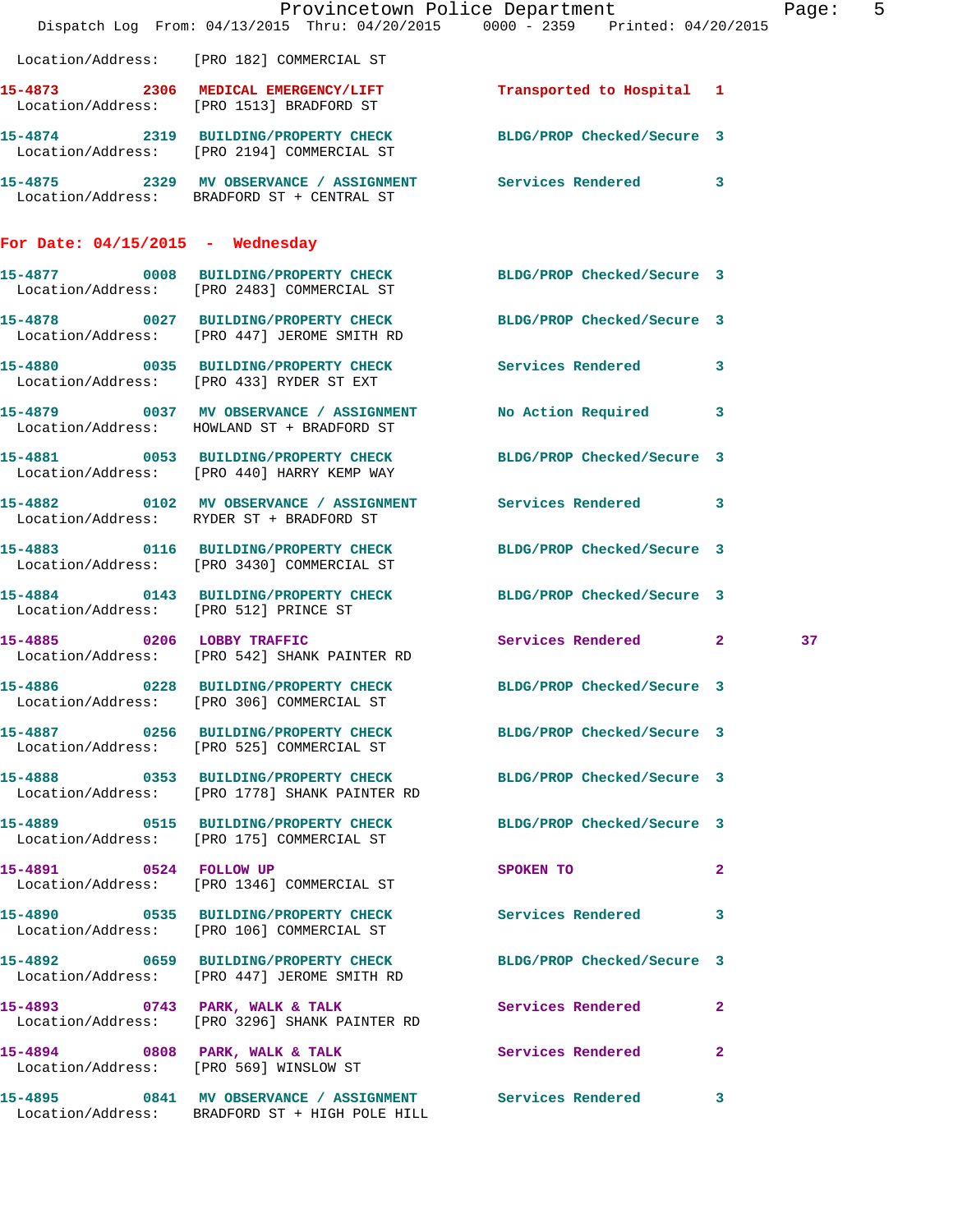|                                                              | Provincetown Police Department<br>Dispatch Log From: 04/13/2015 Thru: 04/20/2015 0000 - 2359 Printed: 04/20/2015 |                            |                | Pe |
|--------------------------------------------------------------|------------------------------------------------------------------------------------------------------------------|----------------------------|----------------|----|
|                                                              | 15-4899 0845 PET CARE ASSIST<br>Location/Address: [PRO 3485] JEROME SMITH RD                                     | Services Rendered          | $\overline{2}$ |    |
| 15-4896 0848 WIRES DOWN                                      | Location/Address: [PRO 3990] RACE POINT RD                                                                       | Services Rendered          | $\mathbf{2}$   |    |
|                                                              | 15-4897 0903 PARKING COMPLAINT / GENERAL Services Rendered<br>Location/Address: [PRO 1463] COMMERCIAL ST         |                            | 3              |    |
|                                                              | 15-4898 0905 MEDICAL EMERGENCY<br>Location/Address: [PRO 327] COMMERCIAL ST                                      | PATIENT REFUSAL            | 1              |    |
| 15-4900 0943 MV STOP<br>Location/Address: ROUTE 6 + SNAIL RD |                                                                                                                  | Citation/Warning Issued 3  |                |    |
|                                                              | 15-4901 1019 FIRE, STRUCTURE<br>Location/Address: [PRO 357] COMMERCIAL ST                                        | Extinguished               | 1              |    |
| 15-4902 1032 DUMPSTER                                        |                                                                                                                  | Services Rendered 3        |                |    |
| Location/Address: BRADFORD ST                                | 15-4903 1100 BUILDING/PROPERTY CHECK BLDG/PROP Checked/Secure 3                                                  |                            |                |    |
|                                                              | 15-4904 1113 MV OBSERVANCE / ASSIGNMENT Services Rendered 3<br>Location: ROUTE 6 I/B                             |                            |                |    |
|                                                              | 15-4905 1141 BUILDING/PROPERTY CHECK BLDG/PROP Checked/Secure 3<br>Location/Address: [PRO 3317] CEMETERY RD      |                            |                |    |
|                                                              | 15-4906 1141 BUILDING/PROPERTY CHECK<br>Location/Address: [PRO 3318] CEMETERY RD                                 | BLDG/PROP Checked/Secure 3 |                |    |
| Location/Address: [PRO 83] CENTER ST                         | 15-4907 1149 PELLET GUN DISPOSAL                                                                                 | Services Rendered          | 2              |    |
|                                                              | 15-4909 1205 SERVE SUMMONS<br>Location/Address: [PRO 3670] SHANK PAINTER RD                                      | Could Not Locate           | 3              |    |
| 15-4910 1212 SERVE SUMMONS                                   | Location/Address: [PRO 2817] COMMODORE AVE                                                                       | <b>Services Rendered</b>   | 3              |    |
| 15-4911 1217 MV STOP                                         | Location/Address: [PRO 3737] BRADFORD ST                                                                         | <b>VERBAL WARNING</b>      | 3              |    |
| 15-4912 1225 SERVE SUMMONS                                   | Location/Address: [PRO 2997] COMMERCIAL ST                                                                       | Could Not Locate           | 3              |    |
| 15-4913 1228 FOLLOW UP                                       | Location/Address: [PRO 1929] COMMERCIAL ST<br>Refer To Summons: 14-292-AR                                        | Services Rendered          | $\mathbf{2}$   |    |
| 15-4914 1254 HARASSMENT                                      | Location/Address: [PRO 542] SHANK PAINTER RD                                                                     | Services Rendered          | 2              |    |
| 15-4915 1256 BIKE RETURNED                                   | Location/Address: [PRO 519] RACE POINT RD                                                                        | Services Rendered          | 2              |    |
| 15-4916 1500 LOST WALLET                                     | Location/Address: [PRO 2283] COMMERCIAL ST                                                                       | <b>Services Rendered</b>   | 3              |    |
| 15-4917 1608 MISSING PERSON                                  | Location/Address: [PRO 3222] ALDEN ST                                                                            | Taken/Referred to Other    | 1              |    |
|                                                              | 15-4919 1624 MONEY ALLEGEDLY STOLEN SPOKEN TO<br>Location/Address: [PRO 2207] SHANK PAINTER RD                   |                            | $\mathbf{2}$   |    |
| 15-4920 1729 DRONE RUN                                       | Location/Address: [PRO 3259] MACMILLAN WHARF                                                                     | No Action Required         | $\mathbf{2}$   |    |
|                                                              | 15-4921 1745 BUILDING/PROPERTY CHECK BLDG/PROP Checked/Secure 3<br>Location/Address: [PRO 1638] COMMERCIAL ST    |                            |                |    |

age: 6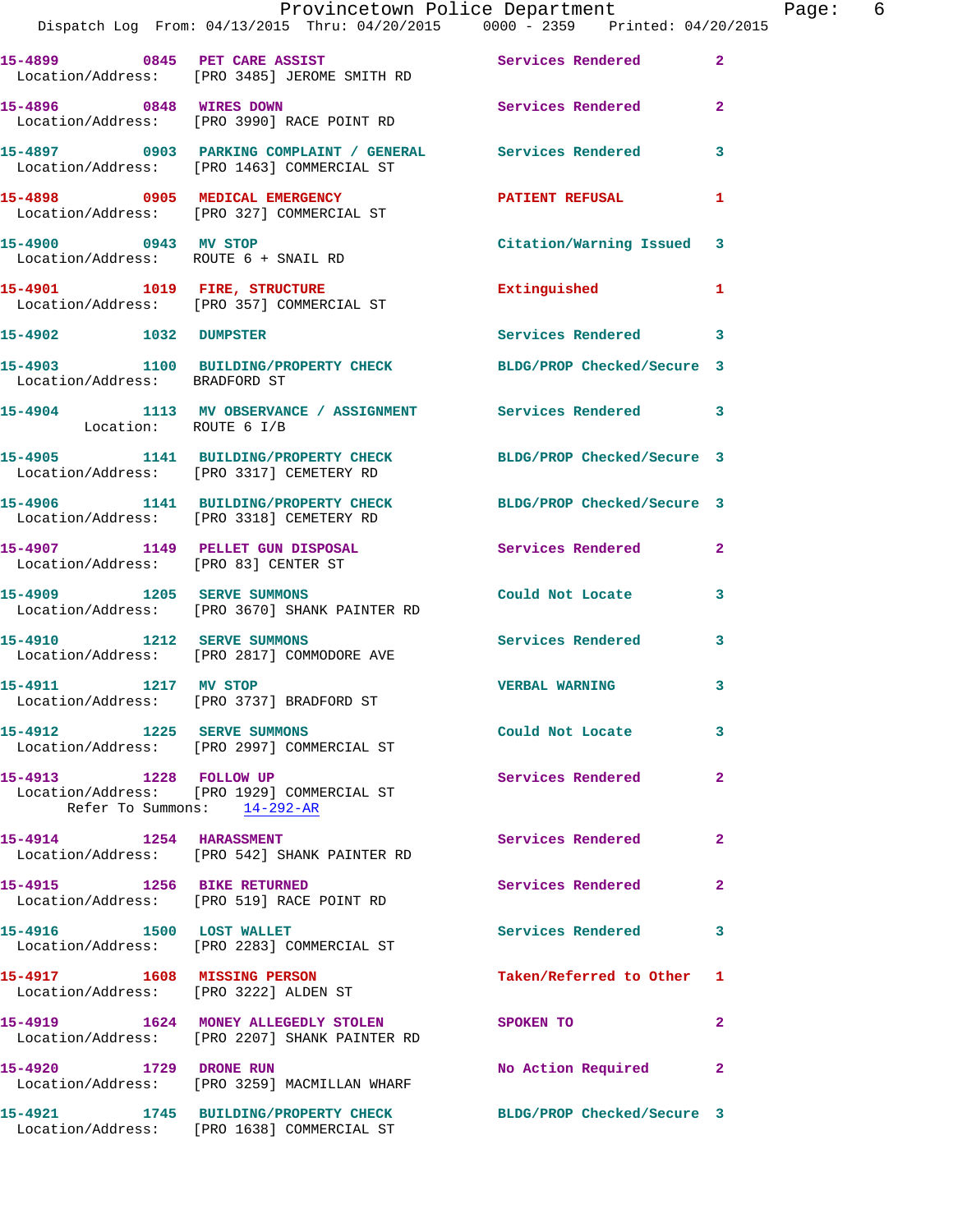Dispatch Log From: 04/13/2015 Thru: 04/20/2015 0000 - 2359 Printed: 04/20/2015

|                                   | 15-4922 1800 DOG CARE<br>Location/Address: [PRO 3485] JEROME SMITH RD                                         | Services Rendered 2       |              |    |
|-----------------------------------|---------------------------------------------------------------------------------------------------------------|---------------------------|--------------|----|
|                                   | 15-4923 1915 FOUND CHARGER<br>Location/Address: [PRO 542] SHANK PAINTER RD                                    | <b>Services Rendered</b>  | 3            |    |
|                                   | 15-4924 1930 BURNS/TRANSPORT<br>Location/Address: [PRO 3176] COMMERCIAL ST                                    | Transported to Hospital 1 |              |    |
|                                   | 15-4925 1938 FINGER PIER TILTING<br>Location/Address: [PRO 3259] MACMILLAN WHARF                              | Taken/Referred to Other 2 |              |    |
|                                   | 15-4927 2031 BUILDING/PROPERTY CHECK BLDG/PROP Checked/Secure 3<br>Location/Address: [PRO 1638] COMMERCIAL ST |                           |              |    |
|                                   | 15-4928 2037 BUILDING/PROPERTY CHECK<br>Location/Address: [PRO 2977] COMMERCIAL ST                            | Services Rendered 3       |              |    |
|                                   | 15-4929 2107 BUILDING/PROPERTY CHECK<br>Location/Address: [PRO 564] BAYBERRY AVE                              | Services Rendered         | 3            |    |
|                                   | 15-4930 2114 MV ALARM SOUNDING<br>Location/Address: [PRO 595] BRADFORD ST                                     | Could Not Locate          | $\mathbf{2}$ |    |
|                                   | 15-4931 2118 OVERDOSE/TRANSPORT<br>Location/Address: [PRO 1559] CONANT ST                                     | Transported to Hospital 1 |              |    |
|                                   | 15-4932 2316 BUILDING/PROPERTY CHECK<br>Location/Address: [PRO 3430] COMMERCIAL ST                            | Services Rendered 3       |              |    |
|                                   | 15-4933 2333 BUILDING/PROPERTY CHECK Services Rendered<br>Location/Address: [PRO 2489] BRADFORD ST            |                           | 3            |    |
|                                   | 15-4934 2336 MV OBSERVANCE / ASSIGNMENT Services Rendered 3<br>Location/Address: [PRO 2489] BRADFORD ST       |                           |              |    |
|                                   | 15-4936 2350 BUILDING/PROPERTY CHECK BLDG/PROP Checked/Secure 3<br>Location/Address: [PRO 440] HARRY KEMP WAY |                           |              |    |
| For Date: $04/16/2015$ - Thursday |                                                                                                               |                           |              |    |
|                                   | 15-4937 0004 MV OBSERVANCE / ASSIGNMENT Services Rendered 3<br>Location/Address: HOWLAND ST + BRADFORD ST     |                           |              |    |
| 15-4938 0033 MV STOP              | Location/Address: BRADFORD ST + HANCOCK ST                                                                    | <b>VERBAL WARNING</b>     | 3            |    |
|                                   | 15-4939 0103 BUILDING/PROPERTY CHECK BLDG/PROP Checked/Secure 3<br>Location/Address: [PRO 306] COMMERCIAL ST  |                           |              |    |
|                                   | 15-4940 0128 BUILDING/PROPERTY CHECK BLDG/PROP Checked/Secure 3<br>Location/Address: [PRO 521] ROUTE 6        |                           |              |    |
|                                   | 15-4941 0150 MV OBSERVANCE / ASSIGNMENT Services Rendered<br>Location/Address: [PRO 106] COMMERCIAL ST        |                           | 3            |    |
| 15-4942 0220 LOBBY TRAFFIC        | Location/Address: [PRO 542] SHANK PAINTER RD                                                                  | Services Rendered         | $\mathbf{2}$ | 28 |
|                                   | 15-4943 0225 MV OBSERVANCE / ASSIGNMENT<br>Location/Address: [PRO 3231] BRADFORD ST                           | <b>Services Rendered</b>  | 3            |    |
|                                   | 15-4944 0236 BUILDING/PROPERTY CHECK Services Rendered<br>Location/Address: [PRO 2206] COMMERCIAL ST          |                           | 3            |    |
|                                   | 15-4945 0527 BUILDING/PROPERTY CHECK Services Rendered<br>Location/Address: [PRO 1778] SHANK PAINTER RD       |                           | 3            |    |
|                                   |                                                                                                               |                           | 3            |    |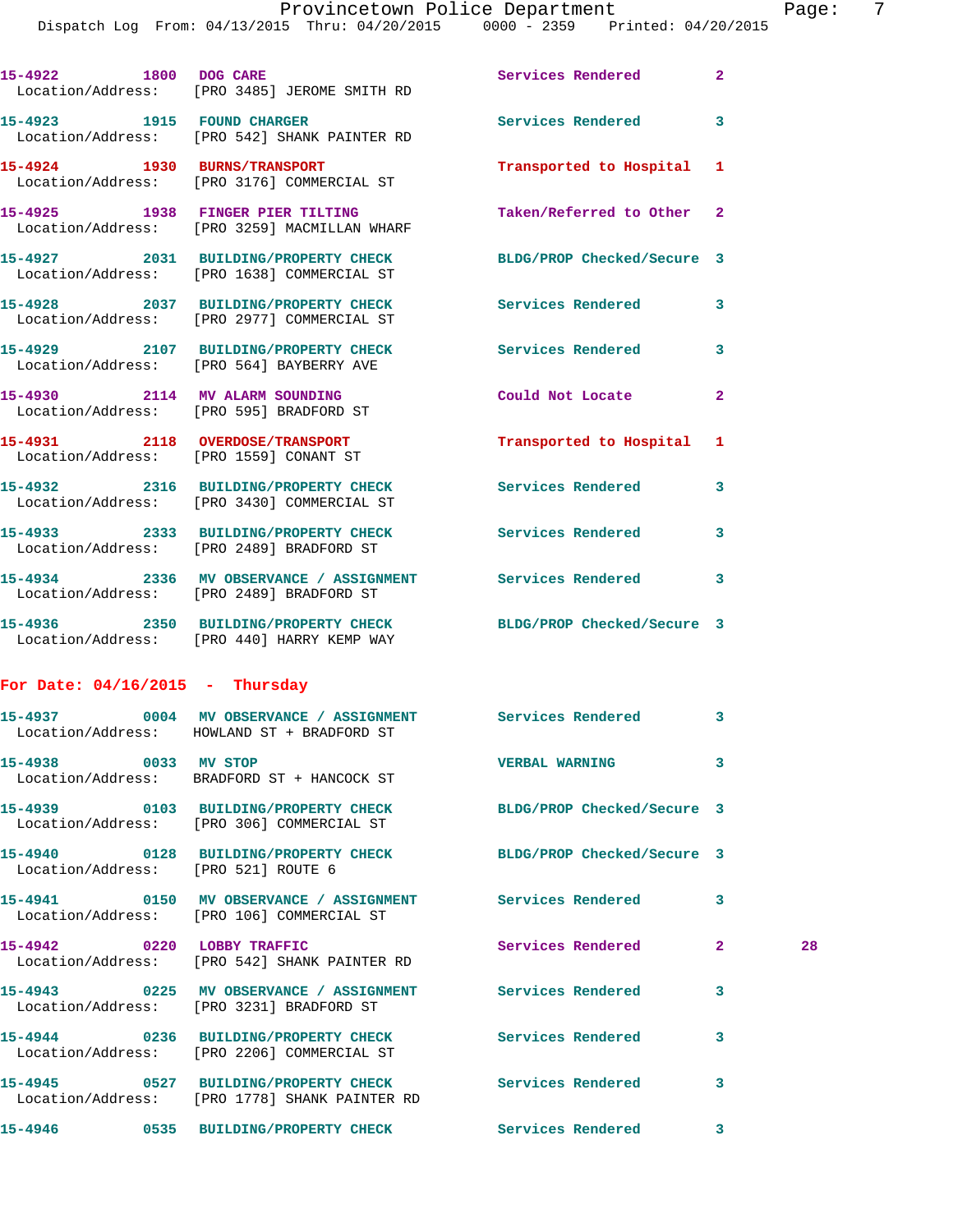|                                      | Provincetown Police Department The Rage: 8<br>Dispatch Log From: 04/13/2015 Thru: 04/20/2015 0000 - 2359 Printed: 04/20/2015 |                            |              |
|--------------------------------------|------------------------------------------------------------------------------------------------------------------------------|----------------------------|--------------|
|                                      | Location/Address: [PRO 2499] RACE POINT RD                                                                                   |                            |              |
|                                      | 15-4947 0543 PARK, WALK & TALK 3 Services Rendered 2<br>Location/Address: [PRO 516] RACE POINT RD                            |                            |              |
|                                      | 15-4948 0802 BUILDING/PROPERTY CHECK BLDG/PROP Checked/Secure 3<br>Location/Address: [PRO 3292] COMMERCIAL ST                |                            |              |
|                                      | 15-4949 0809 PET CARE ASSIST<br>Location/Address: [PRO 3485] JEROME SMITH RD                                                 | Services Rendered 2        |              |
| 15-4950 0810 MANGEY FOX              | Location/Address: [PRO 1493] UPPER MILLER HILL RD                                                                            | Services Rendered 2        |              |
|                                      | 15-4951 0816 PARK, WALK & TALK<br>Location/Address: [PRO 569] WINSLOW ST                                                     |                            |              |
|                                      | 15-4952 0855 ASSIST AGENCY / MUTUAL AID Services Rendered 3<br>Location/Address: [PRO 1892] SHANK PAINTER RD                 |                            |              |
|                                      | 15-4953 0909 HAZARDS<br>Location/Address: ROUTE 6 + RACE POINT RD                                                            | GONE ON ARRIVAL 2          |              |
|                                      | 15-4954 0922 MEDICAL EMERGENCY<br>Location/Address: [PRO 3977] AUNT SUKEYS WAY                                               | Transported to Hospital 1  |              |
|                                      | 15-4955 0924 LOST HANDICAPPED PLACARD Services Rendered 3<br>Location/Address: [PRO 542] SHANK PAINTER RD                    |                            |              |
| Location/Address: [PRO 3287] ROUTE 6 | 15-4957 0950 BUILDING/PROPERTY CHECK BLDG/PROP Checked/Secure 3                                                              |                            |              |
|                                      | 15-4958 0953 MV OBSERVANCE / ASSIGNMENT Services Rendered 3<br>Location/Address: HIGH POLE HL + BRADFORD ST                  |                            |              |
|                                      | 15-4959 1015 PET PANTRY<br>Location/Address: [PRO 3296] SHANK PAINTER RD                                                     | Services Rendered          | $\mathbf{2}$ |
| 15-4960 1033 MV STOP                 | Location/Address: [PRO 43] BRADFORD ST                                                                                       | <b>VERBAL WARNING 3</b>    |              |
| 15-4961                              | 1038 BUILDING/PROPERTY CHECK BLDG/PROP Checked/Secure 3<br>Location/Address: [PRO 2898] JEROME SMITH RD                      |                            |              |
|                                      | 15-4962 1040 MV OBSERVANCE / ASSIGNMENT Services Rendered 3<br>Location/Address: ROUTE 6 + CONWELL ST                        |                            |              |
|                                      | 15-4963 1046 MV STOP<br>Location/Address: ROUTE 6 + CONWELL ST                                                               | VERBAL WARNING 3           |              |
|                                      | 15-4964 1114 MEDICAL EMERGENCY<br>Location/Address: [PRO 3314] COMMERCIAL ST                                                 | <b>Services Rendered</b> 1 |              |
|                                      | 15-4965 1125 PARK, WALK & TALK<br>Location/Address: [PRO 488] MAYFLOWER ST                                                   | Services Rendered          | $\mathbf{2}$ |
|                                      | 15-4967 1140 BUILDING/PROPERTY CHECK<br>Location/Address: [PRO 564] BAYBERRY AVE                                             | BLDG/PROP Checked/Secure 3 |              |
|                                      | 15-4968 1157 LOST TOTE LID<br>Location/Address: SNAIL RD + ROUTE 6                                                           | Services Rendered 3        |              |
|                                      | 15-4969 1207 BY-LAW VIOLATION<br>Location/Address: [PRO 1339] COMMERCIAL ST                                                  | Services Rendered 2        |              |
| Location/Address: ROUTE 6 + SNAIL RD | 15-4970 1252 ASSIST AGENCY / MUTUAL AID Services Rendered 3                                                                  |                            |              |
| Location/Address: [PRO 571] ALDEN ST | 15-4971 1305 BUILDING/PROPERTY CHECK BLDG/PROP Checked/Secure 3                                                              |                            |              |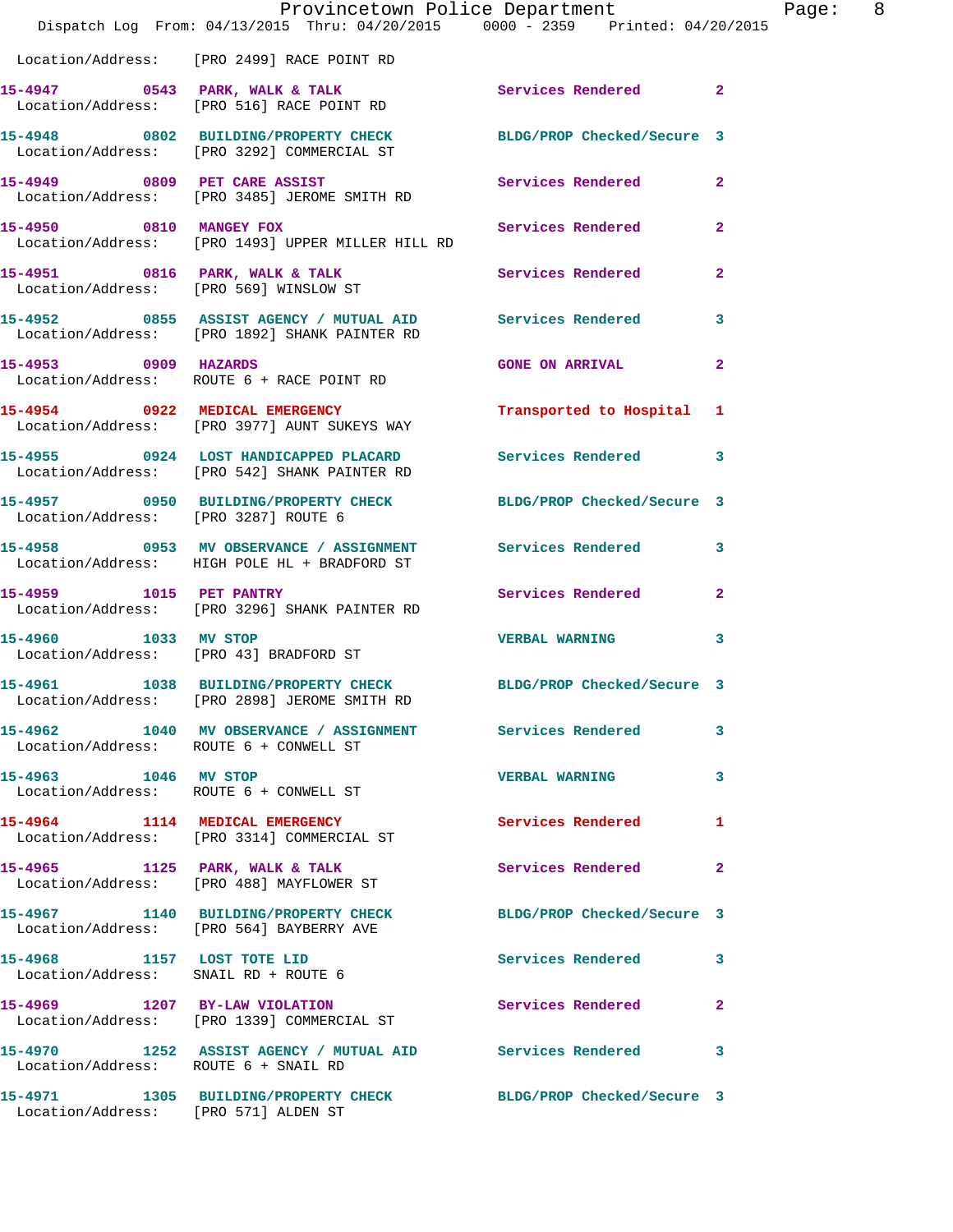|                                                                  | Provincetown Police Department<br>Dispatch Log From: 04/13/2015 Thru: 04/20/2015 0000 - 2359 Printed: 04/20/2015 |                            |                |
|------------------------------------------------------------------|------------------------------------------------------------------------------------------------------------------|----------------------------|----------------|
| 15-4973 1356 HARASSMENT                                          | Location/Address: [PRO 1832] COMMERCIAL ST                                                                       | Services Rendered          | $\mathbf{2}$   |
|                                                                  | 15-4974 1402 BUILDING/PROPERTY CHECK BLDG/PROP Checked/Secure 3<br>Location/Address: [PRO 447] JEROME SMITH RD   |                            |                |
|                                                                  | 15-4975 1419 MEDICAL EMERGENCY<br>Location/Address: [PRO 433] RYDER ST EXT                                       | Transported to Hospital    | 1              |
|                                                                  | 15-4977 1513 PARK, WALK & TALK<br>Location/Address: [PRO 285] COMMERCIAL ST                                      | <b>Services Rendered</b>   | 2              |
|                                                                  | 15-4978 1531 TRAFFIC CONTROL<br>Location/Address: STANDISH ST + COMMERCIAL ST                                    | <b>Services Rendered</b>   | 3              |
|                                                                  | 15-4979 1603 BUILDING/PROPERTY CHECK BLDG/PROP Checked/Secure 3<br>Location/Address: [PRO 526] RYDER ST EXT      |                            |                |
| Location/Address: COMMERCIAL ST                                  | 15-4980 1633 PARK, WALK & TALK Services Rendered                                                                 |                            | $\overline{a}$ |
| Location/Address: BRADFORD ST                                    | 15-4981 1651 MV OBSERVANCE / ASSIGNMENT Services Rendered                                                        |                            | 3              |
|                                                                  | 15-4982 1700 VERBAL STOP SIGN<br>Location/Address: HOWLAND ST + HARRY KEMP WAY                                   | <b>VERBAL WARNING</b>      | 3              |
|                                                                  | 15-4983 1720 BURGLAR ALARM<br>Location/Address: [PRO 230] COMMERCIAL ST                                          | <b>False Alarm</b>         | 1              |
|                                                                  | 15-4984 1732 BUILDING/PROPERTY CHECK<br>Location/Address: [PRO 2483] COMMERCIAL ST                               | <b>Services Rendered</b>   | 3              |
|                                                                  | 15-4985 1836 PARK, WALK & TALK<br>Location/Address: [PRO 175] COMMERCIAL ST                                      | Services Rendered          | $\mathbf{2}$   |
|                                                                  | 15-4986 1915 BUILDING/PROPERTY CHECK<br>Location/Address: [PRO 2206] COMMERCIAL ST                               | BLDG/PROP Checked/Secure 3 |                |
|                                                                  | 15-4987 1934 OPEN WINDOWS<br>Location/Address: [PRO 3746] BRADFORD ST EXT                                        | BLD/PROP CHECKED UNSECUR 3 |                |
|                                                                  | 15-4988 1947 BUILDING/PROPERTY CHECK BLDG/PROP Checked/Secure 3<br>Location/Address: [PRO 1638] COMMERCIAL ST    |                            |                |
| Location/Address: SHANK PAINTER RD                               | 15-4989 1955 MV OBSERVANCE / ASSIGNMENT Services Rendered                                                        |                            | 3              |
|                                                                  | 15-4990 2040 VERBAL DEFECTIVE/NO LICENSE WERBAL WARNING<br>Location/Address: [PRO 2277] BRADFORD ST              |                            | 3              |
| 15-4991 2051 ASSAULT                                             | Location/Address: [PRO 488] MAYFLOWER ST                                                                         | SPOKEN TO                  | 1              |
| 15-4993 2202 ABANDONED 911 CALL                                  | Location/Address: [PRO 542] SHANK PAINTER RD                                                                     | Taken/Referred to Other    | 1              |
| 15-4994 2208 LIFELINE CALL<br>Location/Address: SHIPS WAY RD EXT |                                                                                                                  | Services Rendered          | 1              |
|                                                                  | 15-4995 2305 BUILDING/PROPERTY CHECK BLDG/PROP Checked/Secure 3<br>Location/Address: [PRO 530] SHANK PAINTER RD  |                            |                |
|                                                                  | 15-4996 2314 MEDICAL EMERGENCY<br>Location/Address: [PRO 2478] BRADFORD ST                                       | Transported to Hospital 1  |                |
|                                                                  | 15-4998 2337 BUILDING/PROPERTY CHECK<br>Location/Address: [PRO 447] JEROME SMITH RD                              | BLDG/PROP Checked/Secure 3 |                |

**For Date: 04/17/2015 - Friday**

Page: 9<br>015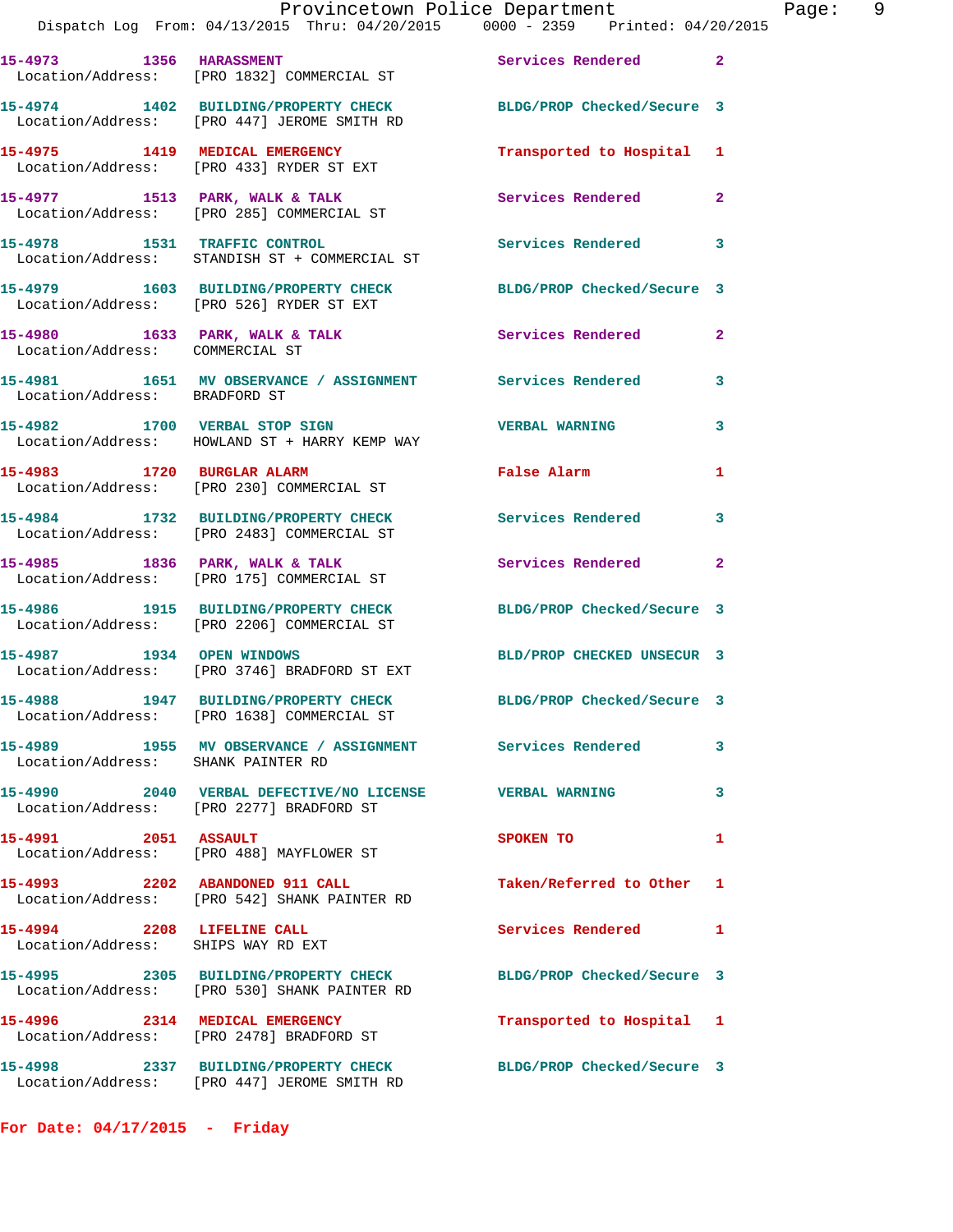Dispatch Log From: 04/13/2015 Thru: 04/20/2015 0000 - 2359 Printed: 04/20/2015

|                                 | 15-4999 0004 MV STOP<br>Location/Address: RAILROAD AVE + BRADFORD ST                                          | <b>VERBAL WARNING</b>      | 3            |    |
|---------------------------------|---------------------------------------------------------------------------------------------------------------|----------------------------|--------------|----|
|                                 | 15-5000 0023 LOBBY TRAFFIC<br>Location/Address: [PRO 542] SHANK PAINTER RD                                    | Services Rendered 2        |              | 14 |
|                                 | 15-5001 0025 BUILDING/PROPERTY CHECK<br>Location/Address: [PRO 3259] MACMILLAN WHARF                          | BLDG/PROP Checked/Secure 3 |              |    |
|                                 | 15-5002 0032 BUILDING/PROPERTY CHECK BLDG/PROP Checked/Secure 3<br>Location/Address: [PRO 440] HARRY KEMP WAY |                            |              |    |
|                                 | 15-5003 0050 MV OBSERVANCE / ASSIGNMENT Services Rendered<br>Location/Address: RYDER ST + BRADFORD ST         |                            | 3            |    |
|                                 | 15-5004 0053 MV OBSERVANCE / ASSIGNMENT Services Rendered 3<br>Location/Address: [PRO 94] BRADFORD ST         |                            |              |    |
|                                 | 15-5005 0151 BUILDING/PROPERTY CHECK BLDG/PROP Checked/Secure 3<br>Location/Address: [PRO 2194] COMMERCIAL ST |                            |              |    |
|                                 | 15-5006 0250 BUILDING/PROPERTY CHECK<br>Location/Address: [PRO 106] COMMERCIAL ST                             | Services Rendered 3        |              |    |
|                                 | 15-5007 0509 BUILDING/PROPERTY CHECK BLDG/PROP Checked/Secure 3<br>Location/Address: [PRO 448] JOHNSON ST     |                            |              |    |
|                                 | 15-5008 0538 BUILDING/PROPERTY CHECK BLDG/PROP Checked/Secure 3<br>Location/Address: [PRO 1646] WINSLOW ST    |                            |              |    |
|                                 | 15-5009 0546 MV OBSERVANCE / ASSIGNMENT Services Rendered<br>Location/Address: [PRO 3672] ROUTE 6             |                            | 3            |    |
|                                 | 15-5010 0710 MV OBSERVANCE / ASSIGNMENT Services Rendered<br>Location/Address: [PRO 2521] ROUTE 6             |                            | 3            |    |
|                                 | 15-5011 0730 MV STOP<br>Location/Address: [PRO 2513] ROUTE 6                                                  | No Action Required         | 3            |    |
|                                 | 15-5012 0802 BUILDING/PROPERTY CHECK<br>Location/Address: [PRO 3430] COMMERCIAL ST                            | Services Rendered          | 3            |    |
|                                 | 15-5013 0812 SERVICE CALL/SCHOOL<br>Location/Address: [PRO 569] WINSLOW ST                                    | Services Rendered          | 3            |    |
| 15-5014 0813 MV COMPLAINT       | Location/Address: [PRO 285] COMMERCIAL ST                                                                     | Services Rendered          | 2            |    |
| Location/Address: COMMERCIAL ST | 15-5015 0829 ANIMAL CALL/IN CELLAR Services Rendered                                                          |                            | $\mathbf{2}$ |    |
| 15-5024 0830 FOLLOW UP          | Location/Address: [PRO 3485] JEROME SMITH RD                                                                  | SPOKEN TO                  | $\mathbf{2}$ |    |
|                                 | 15-5016 0846 MEDICAL EMERGENCY/BLOOD PRESSU Services Rendered<br>Location/Address: [PRO 2144] CONWELL ST      |                            | 1            |    |
|                                 | 15-5018 0847 BUILDING/PROPERTY CHECK Services Rendered<br>Location/Address: [PRO 2483] COMMERCIAL ST          |                            | 3            |    |
|                                 | 15-5017 0848 MEDICAL EMERGENCY/D.O.T. Transported to Hospital 1<br>Location/Address: [PRO 440] HARRY KEMP WAY |                            |              |    |
|                                 | 15-5020 0858 BUILDING/PROPERTY CHECK Services Rendered<br>Location/Address: [PRO 3430] COMMERCIAL ST          |                            | 3            |    |
|                                 | 15-5021 0907 MV OBSERVANCE / ASSIGNMENT Citation/Warning Issued 3<br>Location/Address: SHANK PAINTER RD       |                            |              |    |
| 15-5022 0934 MV STOP            |                                                                                                               | <b>VERBAL WARNING</b>      | 3            |    |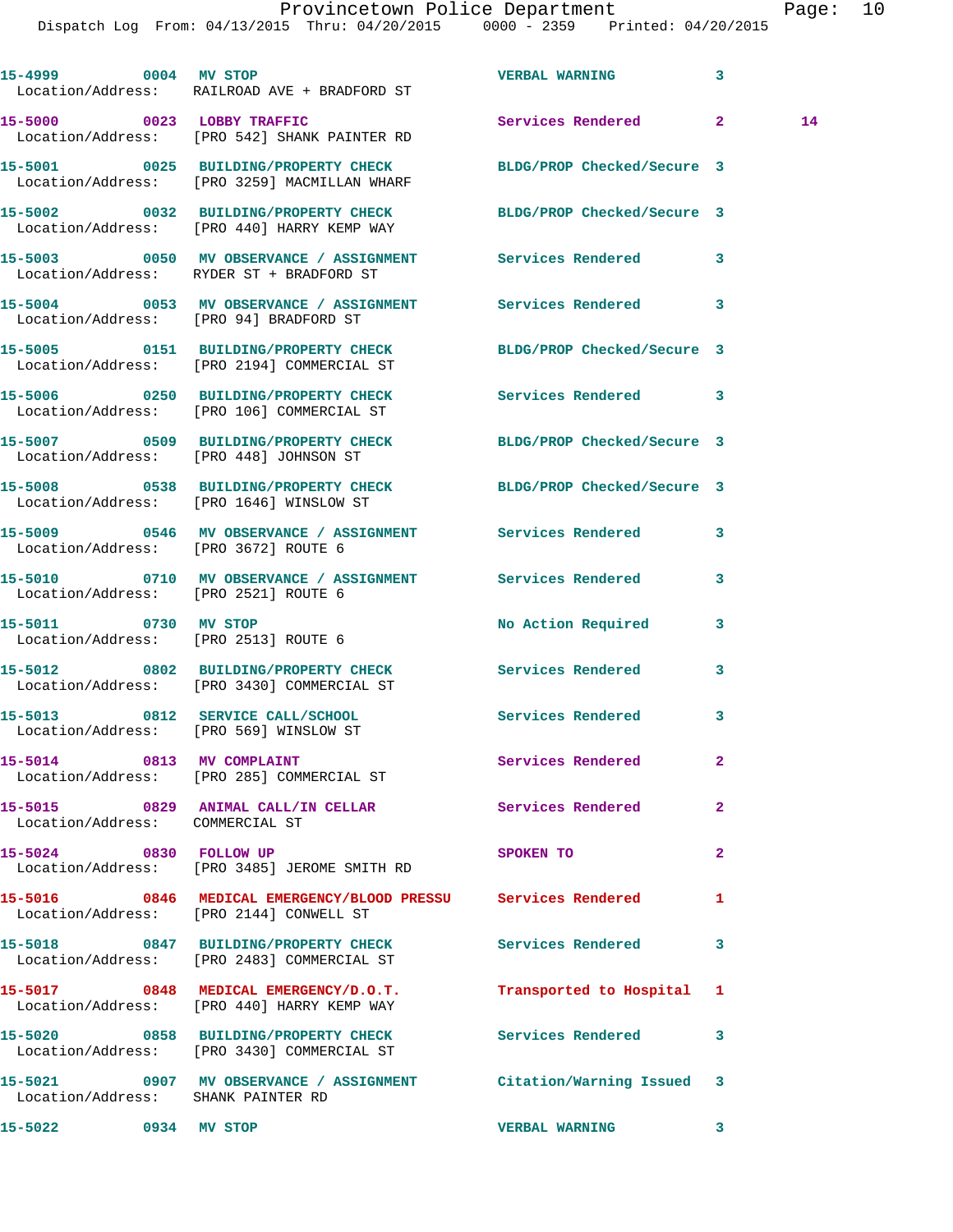|                                                                 | Provincetown Police Department<br>Dispatch Log From: 04/13/2015 Thru: 04/20/2015 0000 - 2359 Printed: 04/20/2015 |                            |                |
|-----------------------------------------------------------------|------------------------------------------------------------------------------------------------------------------|----------------------------|----------------|
| Location/Address: [PRO 2519] ROUTE 6                            |                                                                                                                  |                            |                |
|                                                                 | 15-5023 0947 FOLLOW UP Services Rendered<br>Location/Address: [PRO 3222] ALDEN ST                                |                            | $\overline{a}$ |
|                                                                 | 15-5025 1014 ANIMAL CALL/DOG WALKING Services Rendered<br>Location/Address: [PRO 3485] JEROME SMITH RD           |                            | $\overline{a}$ |
|                                                                 | 15-5026 1031 BUILDING/PROPERTY CHECK Services Rendered<br>Location/Address: [PRO 2490] PROVINCELANDS RD          |                            | 3              |
|                                                                 | 15-5027 1116 ANIMAL/DOG SURRENDERED Services Rendered<br>Location/Address: [PRO 1952] COMMERCIAL ST              |                            | $\overline{a}$ |
| Location/Address: [PRO 569] WINSLOW ST                          | 15-5028 1210 SERVICE CALL/SCHOOL Services Rendered                                                               |                            | 3              |
| 15-5029 1300 FOLLOW UP                                          | Location/Address: [PRO 3670] SHANK PAINTER RD                                                                    | SPOKEN TO                  | $\overline{a}$ |
|                                                                 | 15-5030 1324 MV ACCIDENT/MINOR<br>Location/Address: [PRO 1892] SHANK PAINTER RD                                  | Services Rendered          | 1              |
|                                                                 | 15-5031 1346 BUILDING/PROPERTY CHECK Services Rendered<br>Location/Address: [PRO 447] JEROME SMITH RD            |                            | 3              |
|                                                                 | 15-5032 1416 SUSPICIOUS ACTIVITY<br>Location/Address: [PRO 221] COMMERCIAL ST                                    | SPOKEN TO                  | $\overline{2}$ |
|                                                                 | 15-5033 1428 ANIMAL CALL/DOG CARE<br>Location/Address: [PRO 3485] JEROME SMITH RD                                | Services Rendered          | 2              |
|                                                                 | 15-5034 1454 LIFT ASSIST<br>Location/Address: [PRO 327] COMMERCIAL ST                                            | <b>Services Rendered</b>   | 1              |
|                                                                 | 15-5035 1518 PARK, WALK & TALK<br>Location/Address: [PRO 105] COMMERCIAL ST                                      | Services Rendered          | $\mathbf{2}$   |
| 15-5036 1534 MV STOP                                            | Location/Address: [PRO 182] COMMERCIAL ST                                                                        | <b>VERBAL WARNING</b>      | 3              |
|                                                                 | 15-5037 1625 BUILDING/PROPERTY CHECK<br>Location/Address: [PRO 3256] COMMERCIAL ST                               | BLDG/PROP Checked/Secure 3 |                |
| 15-5038 1739 SERVE SUMMONS<br>Location/Address: COMMERCIAL ST   |                                                                                                                  | Services Rendered          | 3              |
| 15-5039 1822 ASSIST CITIZEN                                     | Location/Address: [PRO 542] SHANK PAINTER RD                                                                     | SPOKEN TO                  | 3              |
| 15-5040 1825 NOISE COMPLAINT<br>Location/Address: CONWELL ST    |                                                                                                                  | SPOKEN TO                  | 3              |
|                                                                 | 15-5041 1858 BUILDING/PROPERTY CHECK BLDG/PROP Checked/Secure 3<br>Location/Address: [PRO 1778] SHANK PAINTER RD |                            |                |
|                                                                 | 15-5042 1946 BUILDING/PROPERTY CHECK<br>Location/Address: [PRO 519] RACE POINT RD                                | BLDG/PROP Checked/Secure 3 |                |
| 15-5043 2056 MV STOP                                            | Location/Address: [PRO 1286] BRADFORD ST                                                                         | <b>VERBAL WARNING</b>      | 3              |
| 15-5044 2239 MV STOP<br>Location/Address: [PRO 2818] CONWELL ST |                                                                                                                  | <b>VERBAL WARNING</b>      | 3              |
| For Date: $04/18/2015$ - Saturday                               |                                                                                                                  |                            |                |

Page: 11

**15-5045 0009 PARK, WALK & TALK Services Rendered 2**  Location/Address: [PRO 539] SHANK PAINTER RD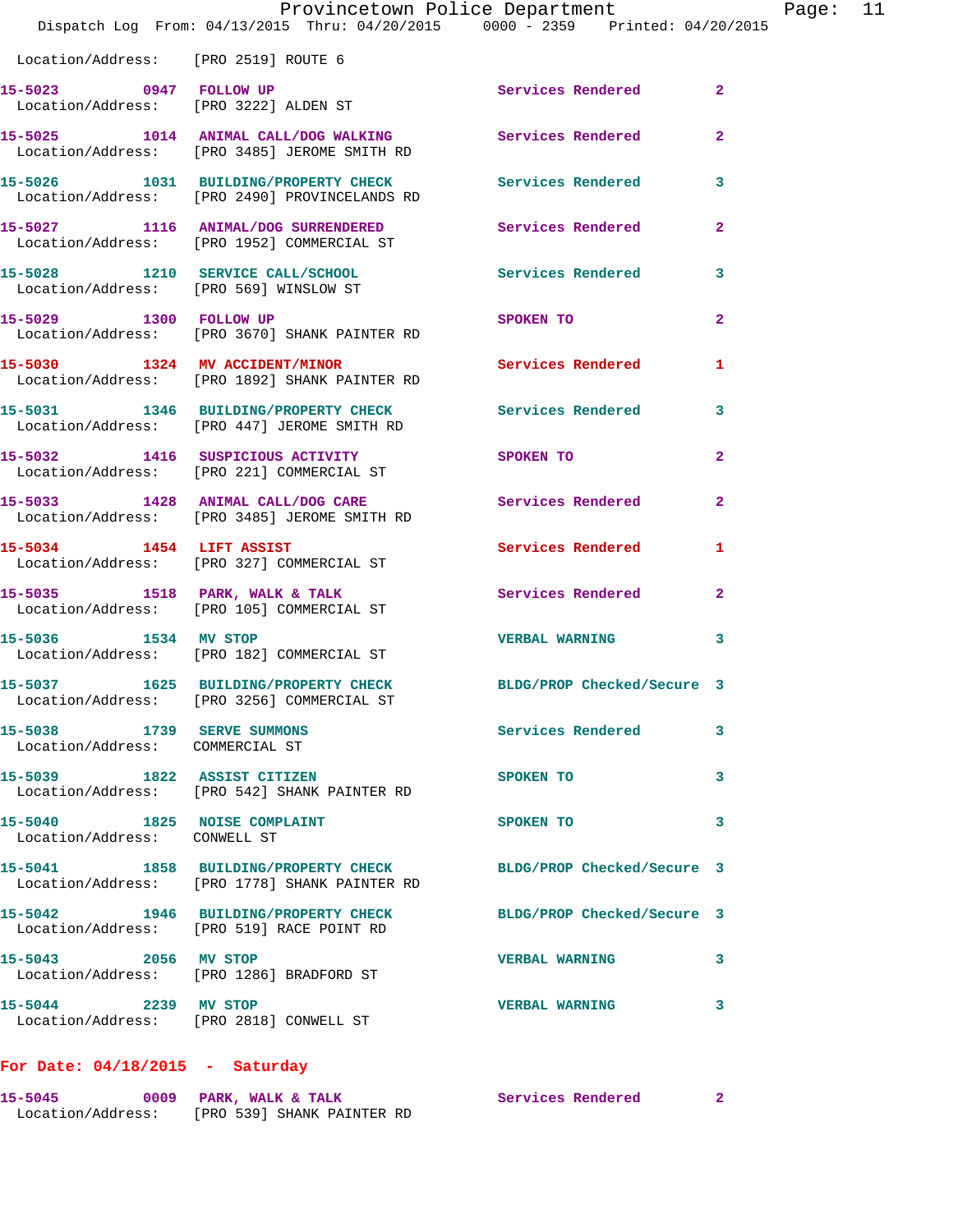|                                 | Dispatch Log From: 04/13/2015 Thru: 04/20/2015 0000 - 2359 Printed: 04/20/2015                                        | Provincetown Police Department | Page: 12       |
|---------------------------------|-----------------------------------------------------------------------------------------------------------------------|--------------------------------|----------------|
|                                 | 15-5046 0017 BUILDING/PROPERTY CHECK Services Rendered<br>Location/Address: [PRO 2483] COMMERCIAL ST                  |                                | $\mathbf{3}$   |
|                                 | 15-5047 0032 LOBBY TRAFFIC<br>Location/Address: [PRO 542] SHANK PAINTER RD                                            | Services Rendered 2            | 13             |
|                                 | 15-5048 0037 BUILDING/PROPERTY CHECK BLDG/PROP Checked/Secure 3<br>Location/Address: [PRO 545] SHANK PAINTER RD       |                                |                |
|                                 | 15-5049 0039 BUILDING/PROPERTY CHECK BLDG/PROP Checked/Secure 3<br>Location/Address: [PRO 1778] SHANK PAINTER RD      |                                |                |
|                                 | 15-5051 0040 BUILDING/PROPERTY CHECK<br>Location/Address: [PRO 3296] SHANK PAINTER RD                                 | BLDG/PROP Checked/Secure 3     |                |
|                                 | 15-5052 0048 BUILDING/PROPERTY CHECK BLDG/PROP Checked/Secure 3<br>Location/Address: [PRO 175] COMMERCIAL ST          |                                |                |
|                                 | 15-5053 0125 BUILDING/PROPERTY CHECK BLDG/PROP Checked/Secure 3<br>Location/Address: [PRO 2713] COMMERCIAL ST         |                                |                |
|                                 | 15-5054 0130 PARK, WALK & TALK<br>Location/Address: [PRO 204] COMMERCIAL ST                                           | Services Rendered              | $\mathbf{2}$   |
|                                 | 15-5055 0149 MV OBSERVANCE / ASSIGNMENT Services Rendered 3<br>Location/Address: [PRO 2489] BRADFORD ST               |                                |                |
|                                 | 15-5056 0441 BUILDING/PROPERTY CHECK Services Rendered<br>Location/Address: [PRO 2898] JEROME SMITH RD                |                                | 3              |
|                                 | 15-5057 0443 BUILDING/PROPERTY CHECK Services Rendered<br>Location/Address: [PRO 2489] BRADFORD ST                    |                                | $\mathbf{3}$   |
|                                 | 15-5058 0444 MV OBSERVANCE / ASSIGNMENT Services Rendered<br>Location/Address: [PRO 2489] BRADFORD ST                 |                                | 3              |
|                                 | 15-5059 0734 BUILDING/PROPERTY CHECK BLDG/PROP Checked/Secure 3<br>Location/Address: [PRO 3292] COMMERCIAL ST         |                                |                |
|                                 | 15-5060 0753 LOST BAG/LOCATED<br>Location/Address: [PRO 1220] HARRY KEMP WAY                                          | Services Rendered 3            |                |
|                                 | 15-5061 0802 ANIMAL CALL/DOG CARE/SURRENDER Taken/Referred to Other 2<br>Location/Address: [PRO 3485] JEROME SMITH RD |                                |                |
| 15-5062 0835 FOLLOW UP          | Location/Address: [PRO 542] SHANK PAINTER RD                                                                          | SPOKEN TO                      | $\overline{a}$ |
|                                 | 15-5063 0842 BUILDING/PROPERTY CHECK<br>Location/Address: [PRO 519] RACE POINT RD                                     | BLDG/PROP Checked/Secure 3     |                |
|                                 | 15-5064 0927 ANIMAL CALL/SURRENDER DOG Taken/Referred to Other 2<br>Location/Address: [PRO 542] SHANK PAINTER RD      |                                |                |
|                                 | 15-5071 0941 SERVICE CALL/FLY DRONE<br>Location/Address: [PRO 61] BRADFORD ST                                         | Services Rendered 3            |                |
|                                 | 15-5066 0951 ALARM - GENERAL<br>Location/Address: [PRO 863] COMMERCIAL ST                                             | Services Rendered              | 1              |
| Location/Address: COMMERCIAL ST | 15-5067 1032 PARK, WALK & TALK 1988 Services Rendered                                                                 |                                | $\mathbf{2}$   |
|                                 | 15-5068 1034 REMOVE FROM REASSURANCE LIST Services Rendered<br>Location/Address: [PRO 1113] STANDISH ST               |                                | 3              |
|                                 | 15-5070 1045 PARKING COMPLAINT / GENERAL SPOKEN TO<br>Location/Address: COOK ST + BRADFORD ST                         |                                | 3              |
|                                 | 15-5072 1100 SERVICE CALL/AT THE SCHOOL Services Rendered 3                                                           |                                |                |

Location/Address: [PRO 569] WINSLOW ST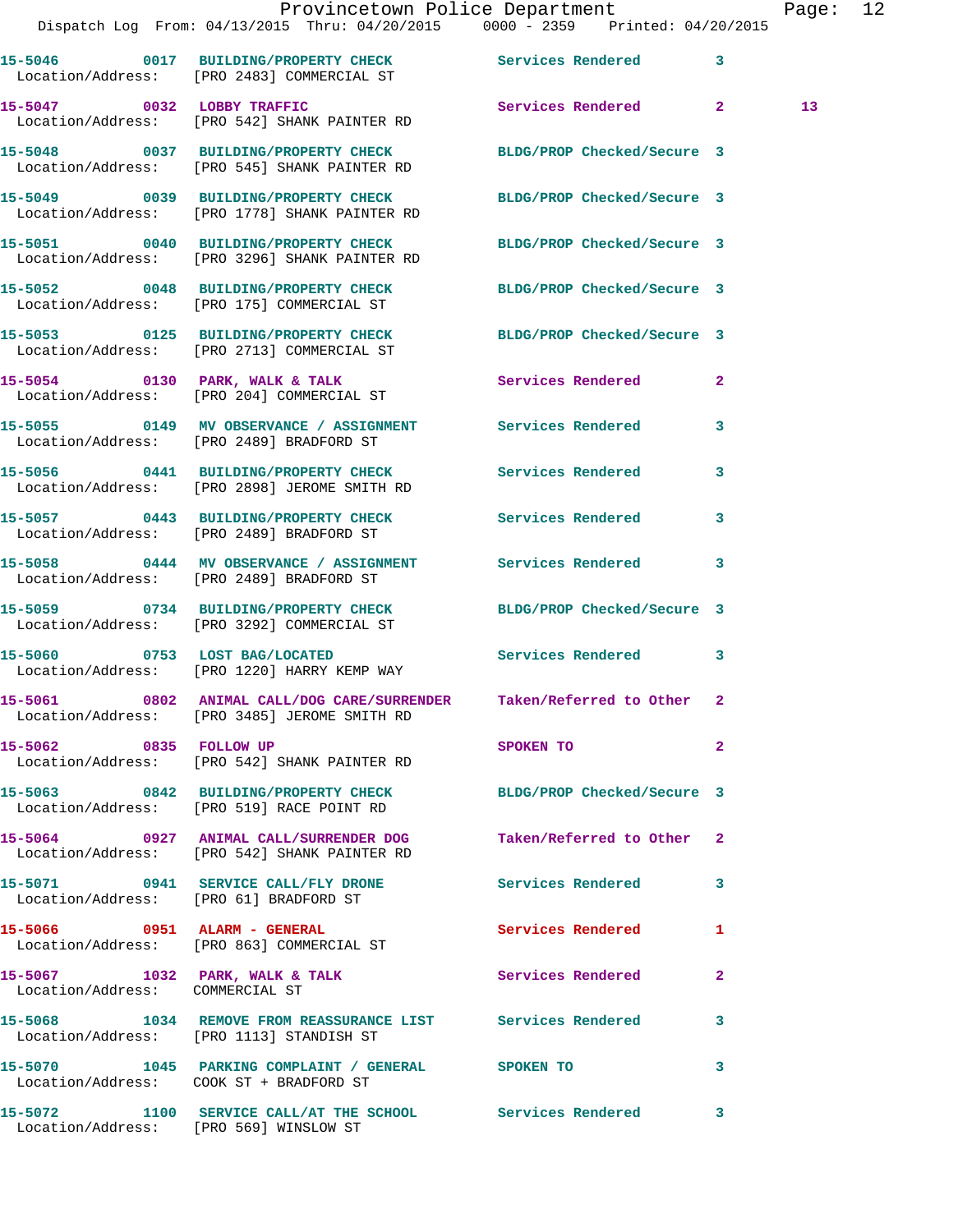| 15-5073 1116 FOLLOW UP                                                | Location/Address: [PRO 542] SHANK PAINTER RD                                                                                                            | Services Rendered          | $\mathbf{2}^-$          |
|-----------------------------------------------------------------------|---------------------------------------------------------------------------------------------------------------------------------------------------------|----------------------------|-------------------------|
|                                                                       | 15-5074 1213 ALARM - GENERAL/ELEVATOR<br>Location/Address: [PRO 105] COMMERCIAL ST                                                                      | Services Rendered          | $\mathbf{1}$            |
| Location/Address: COURT ST                                            | 15-5075 1300 ANIMAL CALL/RACCOON IN SHED Services Rendered                                                                                              |                            | $\overline{2}$          |
|                                                                       | 15-5076 1317 BUILDING/PROPERTY CHECK<br>Location/Address: [PRO 519] RACE POINT RD                                                                       | BLDG/PROP Checked/Secure 3 |                         |
|                                                                       | 15-5077 1319 MV STOP<br>Location/Address: [PRO 3296] SHANK PAINTER RD                                                                                   | Citation/Warning Issued 3  |                         |
|                                                                       | 15-5078 1344 FOUND CREDIT CARD<br>Location/Address: [PRO 542] SHANK PAINTER RD                                                                          | Services Rendered          | 3                       |
|                                                                       | 15-5079 1346 PARK, WALK & TALK<br>Location/Address: [PRO 105] COMMERCIAL ST                                                                             | Services Rendered          | $\mathbf{2}$            |
|                                                                       | 15-5080 1418 BUILDING/PROPERTY CHECK BLDG/PROP Checked/Secure 3<br>Location/Address: [PRO 1778] SHANK PAINTER RD                                        |                            |                         |
| Location/Address: CONWAY ST                                           | 15-5081 1437 ASSIST AGENCY / WATER DEPT                                                                                                                 | Services Rendered          | 3                       |
| 15-5082 1520 TURTLE<br>Location/Address: [PRO 2479] ROUTE 6           |                                                                                                                                                         | No Action Required         | $\mathbf{2}$            |
|                                                                       | 15-5083 1525 PARK, WALK & TALK<br>Location/Address: [PRO 105] COMMERCIAL ST                                                                             | Services Rendered          | $\mathbf{2}$            |
| 15-5084 1531 PARK, WALK & TALK                                        | Location/Address: [PRO 105] COMMERCIAL ST                                                                                                               | Services Rendered          | $\mathbf{2}$            |
|                                                                       | 15-5085 1545 MISSING PERSON/LOCATED<br>Location/Address: [PRO 269] COMMERCIAL ST                                                                        | <b>Services Rendered</b>   | 1                       |
| 15-5086 1619 ANIMAL CALL/SEAL                                         | Location/Address: [PRO 2490] PROVINCELANDS RD                                                                                                           | Taken/Referred to Other 2  |                         |
|                                                                       | 15-5087 1647 BUILDING/PROPERTY CHECK<br>Location/Address: [PRO 526] RYDER ST EXT                                                                        | BLDG/PROP Checked/Secure 3 |                         |
|                                                                       | 15-5088                1657    FOUND SAMSUNG  PHONE/RETURNED           Services  Rendered                3<br>Location/Address: [PRO 105] COMMERCIAL ST |                            |                         |
|                                                                       | 15-5089 1724 MV ACCIDENT<br>Location/Address: BRADFORD ST + HOWLAND ST                                                                                  | Services Rendered 1        |                         |
| 15-5090 1754 MV STOP                                                  | Location/Address: [PRO 3430] COMMERCIAL ST                                                                                                              | <b>VERBAL WARNING</b>      | $\overline{\mathbf{3}}$ |
|                                                                       | 15-5091 1913 BUILDING/PROPERTY CHECK<br>Location/Address: [PRO 2481] TREMONT ST                                                                         | BLDG/PROP Checked/Secure 3 |                         |
| 15-5092 1918 ANIMAL CALL/FOX                                          | Location/Address: [PRO 2499] RACE POINT RD                                                                                                              | Taken/Referred to Other 2  |                         |
|                                                                       | 15-5093 2020 BUILDING/PROPERTY CHECK<br>Location/Address: [PRO 3317] CEMETERY RD                                                                        | BLDG/PROP Checked/Secure 3 |                         |
| 15-5094 2022 MV STOP                                                  | Location/Address: [PRO 105] COMMERCIAL ST                                                                                                               | <b>VERBAL WARNING</b>      | 3                       |
| 15-5095 2126 ASSIST CITIZEN<br>Location/Address: [PRO 437] FREEMAN ST |                                                                                                                                                         | <b>Services Rendered</b>   | 3                       |
| 15-5096 2127 MV STOP                                                  |                                                                                                                                                         | <b>VERBAL WARNING</b>      | $\overline{\mathbf{3}}$ |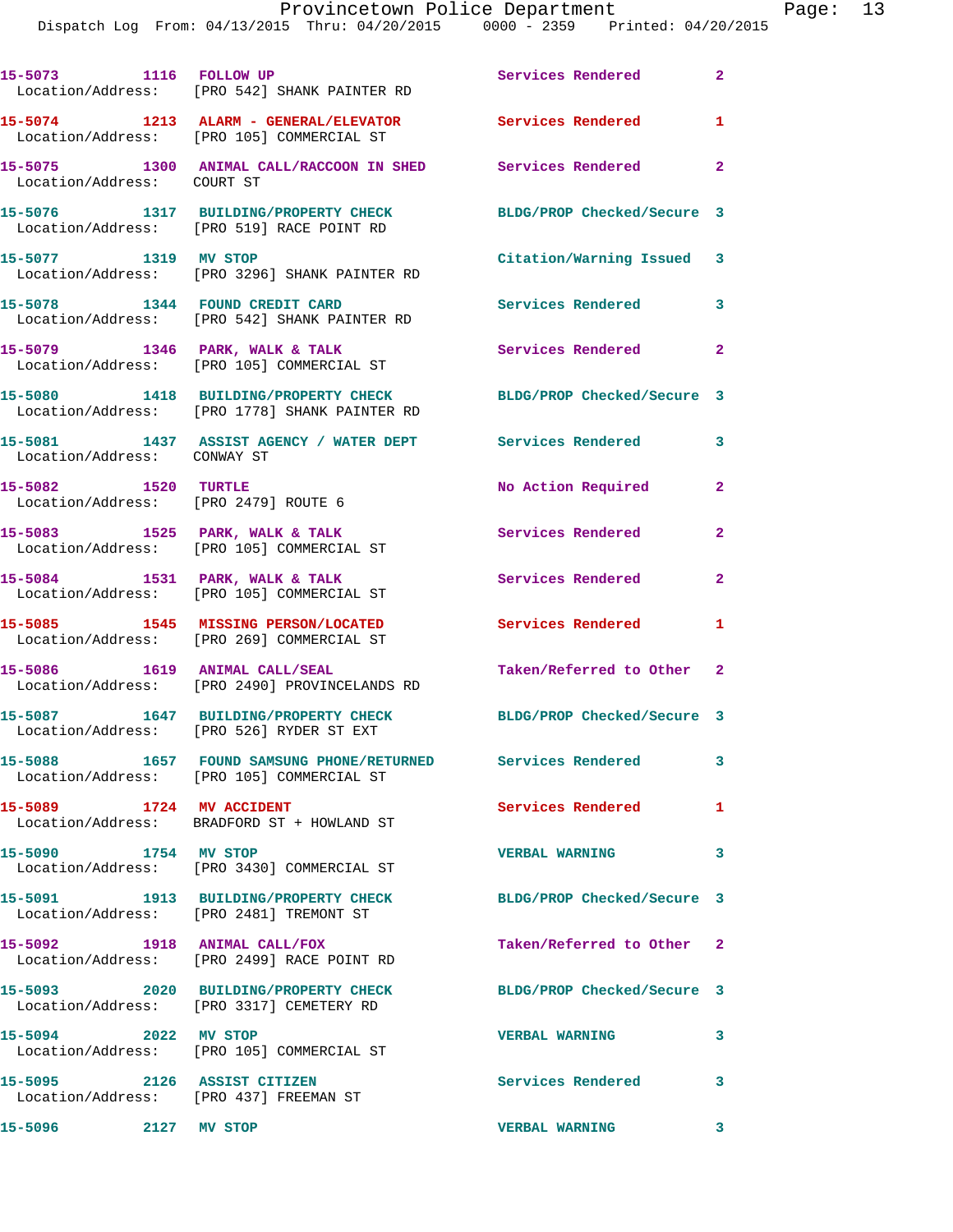|                                      | Dispatch Log From: 04/13/2015 Thru: 04/20/2015 0000 - 2359 Printed: 04/20/2015                                   | Provincetown Police Department |   | Page: 14 |  |
|--------------------------------------|------------------------------------------------------------------------------------------------------------------|--------------------------------|---|----------|--|
|                                      | Location/Address: BRADFORD ST + WINSLOW ST                                                                       |                                |   |          |  |
|                                      | 15-5097 2138 ASSIST CITIZEN<br>Location/Address: [PRO 521] ROUTE 6                                               | Services Rendered 3            |   |          |  |
| Location/Address: [PRO 2521] ROUTE 6 | 15-5098 2150 MV OBSERVANCE / ASSIGNMENT Services Rendered 3                                                      |                                |   |          |  |
| 15-5099 2316 HARASSMENT              | Location/Address: [PRO 395] COMMERCIAL ST                                                                        | Services Rendered 2            |   |          |  |
|                                      | 15-5100 2332 BUILDING/PROPERTY CHECK BLDG/PROP Checked/Secure 3<br>Location/Address: [PRO 1989] COMMERCIAL ST    |                                |   |          |  |
|                                      | 15-5101 2337 BUILDING/PROPERTY CHECK BLDG/PROP Checked/Secure 3<br>Location/Address: [PRO 2206] COMMERCIAL ST    |                                |   |          |  |
|                                      | 15-5102 2348 DISTURBANCE<br>Location/Address: [PRO 3443] COMMERCIAL ST                                           | Services Rendered 1            |   |          |  |
| For Date: $04/19/2015$ - Sunday      |                                                                                                                  |                                |   |          |  |
|                                      | 15-5103 0001 LOBBY TRAFFIC<br>Location/Address: [PRO 542] SHANK PAINTER RD                                       | Services Rendered 2            |   | 14       |  |
|                                      | 15-5104 0030 MV OBSERVANCE / ASSIGNMENT Services Rendered 3<br>Location/Address: HOWLAND ST + BRADFORD ST        |                                |   |          |  |
|                                      | 15-5105 0049 BUILDING/PROPERTY CHECK BLDG/PROP Checked/Secure 3<br>Location/Address: [PRO 2500] COMMERCIAL ST    |                                |   |          |  |
|                                      | 15-5106 0113 COMPLAINT<br>Location/Address: [PRO 3443] COMMERCIAL ST                                             | SPOKEN TO                      | 3 |          |  |
|                                      | 15-5107 0137 MV OBSERVANCE / ASSIGNMENT No Action Required 3<br>Location/Address: [PRO 2577] BRADFORD ST         |                                |   |          |  |
| Location/Address: DEWEY AVE          | 15-5108 			 0145 ASSIST CITIZEN 			 Services Rendered 		 3                                                       |                                |   |          |  |
|                                      | 15-5111 0254 BUILDING/PROPERTY CHECK BLDG/PROP Checked/Secure 3<br>Location/Address: [PRO 2713] COMMERCIAL ST    |                                |   |          |  |
|                                      | 15-5109 0255 BUILDING/PROPERTY CHECK BLDG/PROP Checked/Secure 3<br>Location/Address: [PRO 3259] MACMILLAN WHARF  |                                |   |          |  |
|                                      | 15-5110 0256 BUILDING/PROPERTY CHECK BLDG/PROP Checked/Secure 3<br>Location/Address: [PRO 444] HIGH POLE HILL    |                                |   |          |  |
|                                      | 15-5112 0502 BUILDING/PROPERTY CHECK BLDG/PROP Checked/Secure 3<br>Location/Address: [PRO 1778] SHANK PAINTER RD |                                |   |          |  |
| Location/Address: [PRO 3440] ROUTE 6 | 15-5113 0513 MV OBSERVANCE / ASSIGNMENT Services Rendered 3                                                      |                                |   |          |  |
|                                      | 15-5114 0552 BUILDING/PROPERTY CHECK BLDG/PROP Checked/Secure 3<br>Location/Address: [PRO 2713] COMMERCIAL ST    |                                |   |          |  |
|                                      | 15-5115 0811 BUILDING/PROPERTY CHECK Services Rendered 3<br>Location/Address: [PRO 2500] COMMERCIAL ST           |                                |   |          |  |
| Location/Address: [PRO 2521] ROUTE 6 | 15-5116 0820 MV OBSERVANCE / ASSIGNMENT Services Rendered 3                                                      |                                |   |          |  |
| 15-5117 0840 MV STOP                 | Location/Address: [PRO 2513] ROUTE 6                                                                             | <b>VERBAL WARNING 3</b>        |   |          |  |
|                                      | 15-5118 0924 MV OBSERVANCE / ASSIGNMENT Services Rendered 3<br>Location/Address: [PRO 1520] BRADFORD ST          |                                |   |          |  |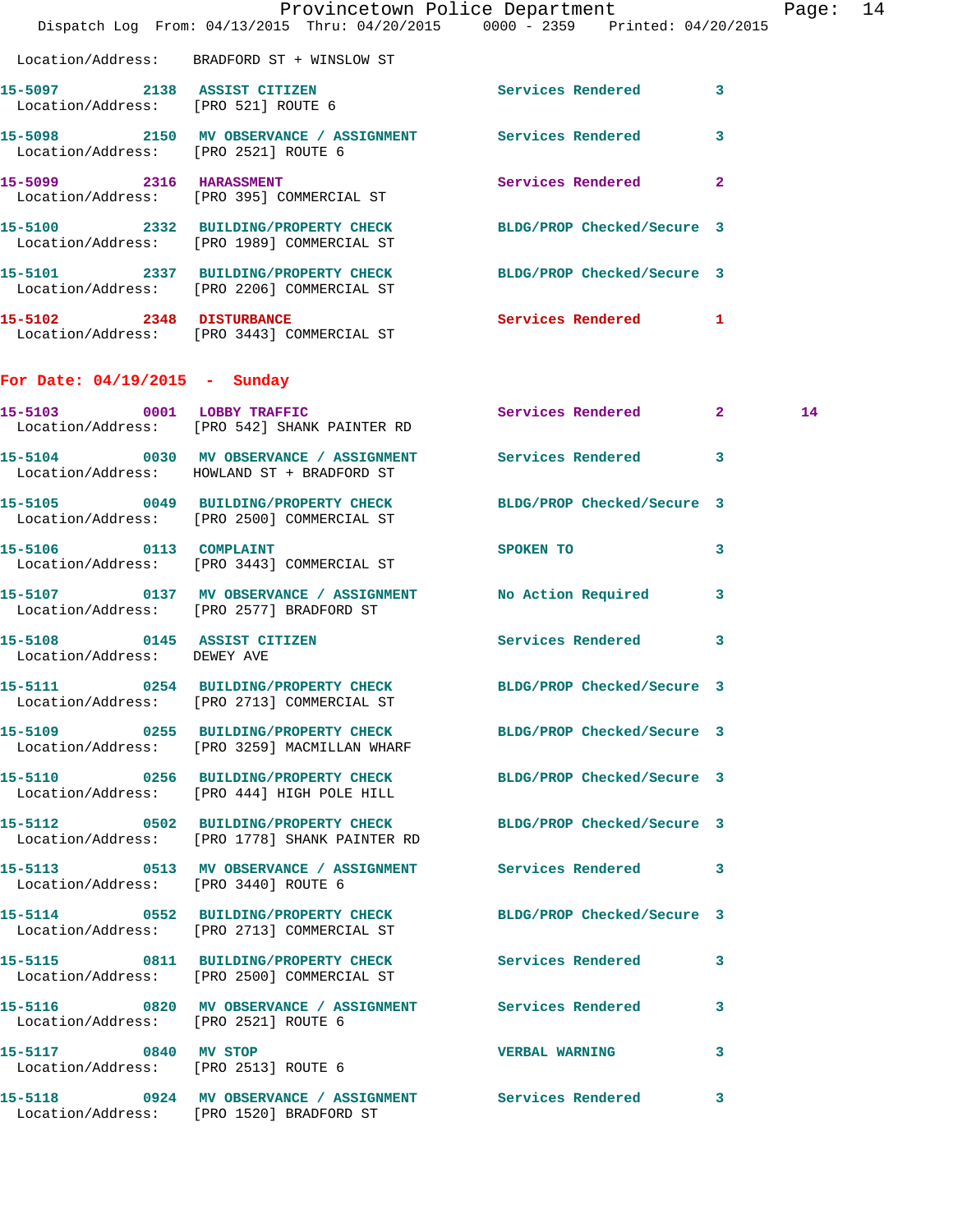|                                                              | Provincetown Police Department<br>Dispatch Log From: 04/13/2015 Thru: 04/20/2015 0000 - 2359 Printed: 04/20/2015 |                            |                |
|--------------------------------------------------------------|------------------------------------------------------------------------------------------------------------------|----------------------------|----------------|
|                                                              |                                                                                                                  |                            |                |
|                                                              | 15-5119 0934 BUILDING/PROPERTY CHECK BLDG/PROP Checked/Secure 3<br>Location/Address: [PRO 2490] PROVINCELANDS RD |                            |                |
|                                                              | 15-5120 0957 PARK, WALK & TALK 30 Services Rendered<br>Location/Address: [PRO 105] COMMERCIAL ST                 |                            | $\overline{2}$ |
|                                                              | 15-5121 1035 BUILDING/PROPERTY CHECK BLDG/PROP Checked/Secure 3<br>Location/Address: [PRO 175] COMMERCIAL ST     |                            |                |
| Location/Address: [PRO 430] DYER ST                          | 15-5122 1132 ALARM - GENERAL/SPRINKLER Services Rendered                                                         |                            | 1              |
|                                                              | 15-5123 1216 COMPLAINT/PAVING<br>Location/Address: [PRO 1353] COMMERCIAL ST                                      | SPOKEN TO                  | 3              |
| Location/Address: RACE POINT RD                              | 15-5124 1309 MV OBSERVANCE / ASSIGNMENT Services Rendered                                                        |                            | 3              |
|                                                              | 15-5125 1319 ANIMAL CALL/DOG IN M/V<br>Location/Address: [PRO 526] RYDER ST EXT                                  | Services Rendered          | $\overline{a}$ |
|                                                              | 15-5126 1320 ANIMAL CALL/DOG IN M/V GONE ON ARRIVAL<br>Location/Address: [PRO 3430] COMMERCIAL ST                |                            | $\mathbf{2}$   |
|                                                              | 15-5127 1331 BUILDING/PROPERTY CHECK<br>Location/Address: [PRO 519] RACE POINT RD                                | BLDG/PROP Checked/Secure 3 |                |
|                                                              | 15-5128 1332 MEDICAL EMERGENCY<br>Location/Address: [PRO 2564] COMMERCIAL ST                                     | Transported to Hospital 1  |                |
| Location/Address: [PRO 2521] ROUTE 6                         | 15-5130 1352 ASSIST AGENCY / MUTUAL AID Services Rendered                                                        |                            | 3              |
| 15-5131 1417 MV STOP<br>Location/Address: [PRO 3440] ROUTE 6 |                                                                                                                  | <b>VERBAL WARNING</b>      | 3              |
| 15-5132 1450 AT SCHOOL                                       | Location/Address: [PRO 569] WINSLOW ST                                                                           | <b>No Action Required</b>  | 3              |
|                                                              |                                                                                                                  | <b>Services Rendered</b>   | $\mathbf{2}$   |
|                                                              | 15-5135 1547 BUILDING/PROPERTY CHECK<br>Location/Address: [PRO 2713] COMMERCIAL ST                               | BLDG/PROP Checked/Secure 3 |                |
|                                                              | Location/Address: [PRO 395] COMMERCIAL ST                                                                        | Services Rendered          | 1              |
|                                                              | 15-5139    1738    COMPLAINT - STREET PERFORMERS    SPOKEN TO<br>Location/Address: [PRO 3949] COMMERCIAL ST      |                            | 3              |
| 15-5140 2056 911 GENERAL                                     | Location/Address: [PRO 49] BRADFORD ST                                                                           | Could Not Locate           | 1              |
| 15-5141 2108 ASSIST CITIZEN                                  | Location/Address: [PRO 506] PEARL ST                                                                             | Could Not Locate           | 3              |
|                                                              | 15-5143 2325 ASSIST CITIZEN<br>Location/Address: [PRO 2483] COMMERCIAL ST                                        | <b>Services Rendered</b>   | 3              |
|                                                              | 15-5144 2335 BUILDING/PROPERTY CHECK Services Rendered<br>Location/Address: [PRO 2483] COMMERCIAL ST             |                            | 3              |
|                                                              | 15-5145 2341 BUILDING/PROPERTY CHECK<br>Location/Address: [PRO 306] COMMERCIAL ST                                | BLDG/PROP Checked/Secure 3 |                |
|                                                              | 15-5147 2353 BUILDING/PROPERTY CHECK BLDG/PROP Checked/Secure 3<br>Location/Address: [PRO 447] JEROME SMITH RD   |                            |                |
|                                                              | 15-5148 2355 PARK, WALK & TALK                                                                                   | Services Rendered          | $\mathbf{2}^-$ |

Location: CENTER OF TOWN

Page: 15